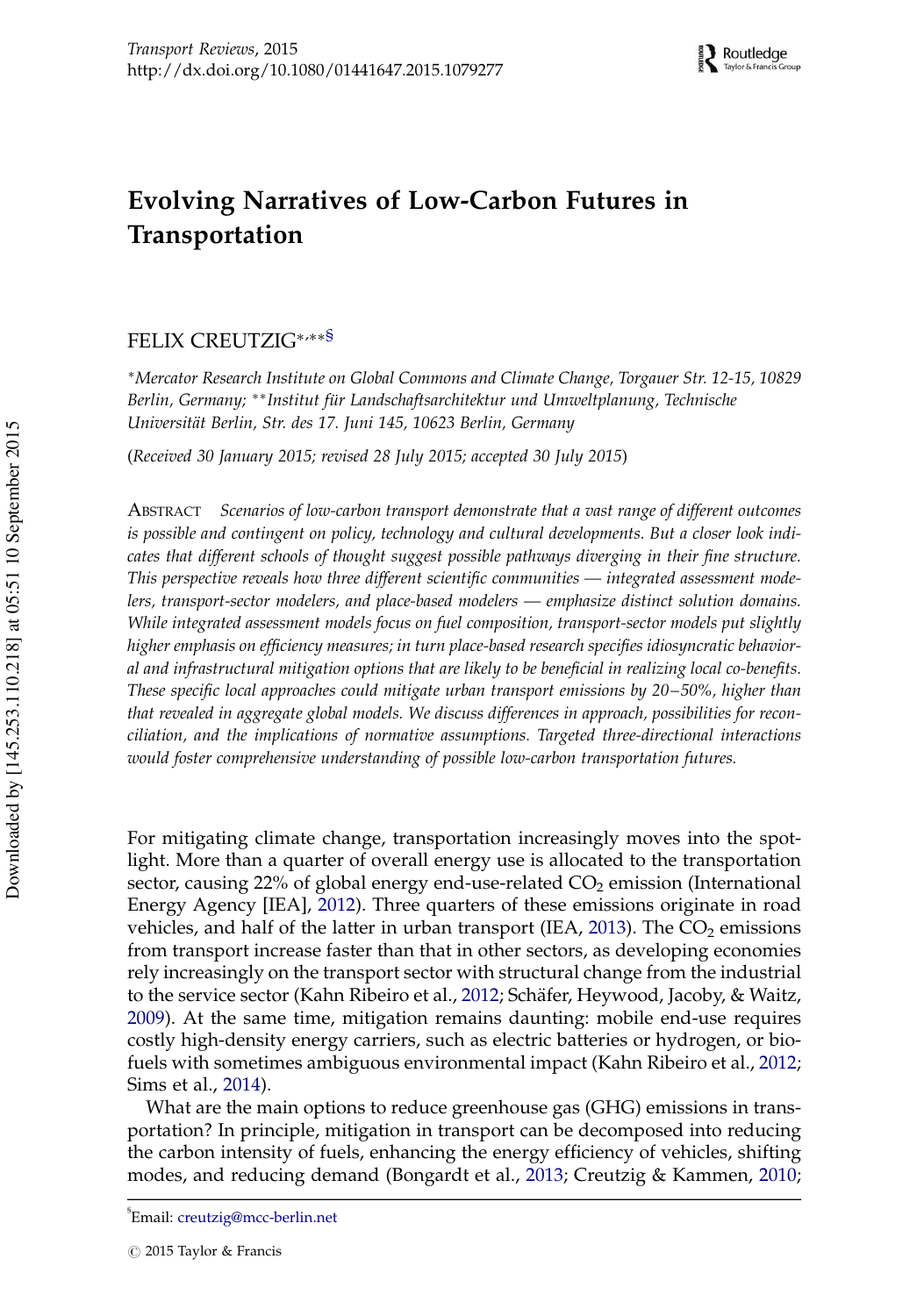Creutzig, McGlynn, Minx, & Edenhofer, [2011](#page-16-0); Figueroa, Lah, Fulton, McKinnon, & Tiwari, [2014;](#page-16-0) Schipper, Marie-Lilliu, & Gorham, [2000](#page-17-0)). Modal shift and demand reduction can both be understood as behavioral changes and as the result of infrastructure modifications. A diverse set of literature analyzes mitigation options across these decomposition factors. Here, we study three sets of literature on transportation futures.

The first two are global, aggregate and synoptic: integrated assessment models (IAMs) and transport-specific models of the International Energy Agency (IEA). The other set is particularistic, place-specific and fine-grained case studies of local transport. These sets of literature were chosen because they have different scope, distinct disciplinary background, rely on different modeling approaches, and as a result also highlight different sets of solutions [\(Table 1](#page-2-0)). Together they cover most of the literature on transport and climate change mitigation, as discussed within the Intergovernmental Panel on Climate Change (IPCC) (Sims et al., [2014](#page-18-0)).

This paper investigates the focus and findings on relative quantitative importance of mitigation options in each set. The first two sets of literature are well established in global assessment on transport and climate change, but less so the third. Hence, the emphasis of this investigation is on (local) behavioral options and their mitigation potential. The results show that synoptic IAMs focus mostly on fuel choices, IEA studies on energy efficiency and avoid/shift, and local studies on a diverse set of behavioral options. Synoptic IAMs specify economic growth and mitigation of climate change as their objective function, relying on a generic (global) price on  $CO<sub>2</sub>$  emissions. Local studies are more likely to explore rather than optimize low-carbon futures; also, they often investigate a mix of demandand supply-side policy instruments, and specify local co-objectives, such as air quality and reduced congestion. We conclude that the framework of analysis and implicit normative assumption determine the focus of mitigation options, in terms of both descriptive emphasis and quantitative evaluation.

### Methods

A web-based literature research with the keywords 'climate change mitigation' and 'transport/transportation' was conducted. Papers that fall in either of three classes were selected: (a) Global climate stabilization scenarios with resolution on transportation and equilibrium between sectors (13 studies); (b) Transportsector-specific studies, without equilibrium with other sectors (13); (c) placespecific studies (25). All studies accepted for the review had to include scenarios. Studies were excluded when they were reviews, books, or had a policy focus. For each study, the keywords displayed in [Figure 1](#page-9-0)(a) and [1\(](#page-9-0)b) were searched and counted. A log-transform was applied on each individual count to dampen paper events with extreme counts. The statistics are discussed in the context of the assumption and solution space of these papers.

The disciplinary background of the three perspectives was quantitatively examined by determining the educative background by the CVs of authors [\(Table 1](#page-2-0)). Five different disciplinary clusters were considered: economics, physics, geographical studies (including urban sciences, architecture, and sociology), engineering and non-physics nature sciences, including notable public health, and environmental sciences. Double counts were allowed if degrees were in more than one field. For complete statistics see the appendix.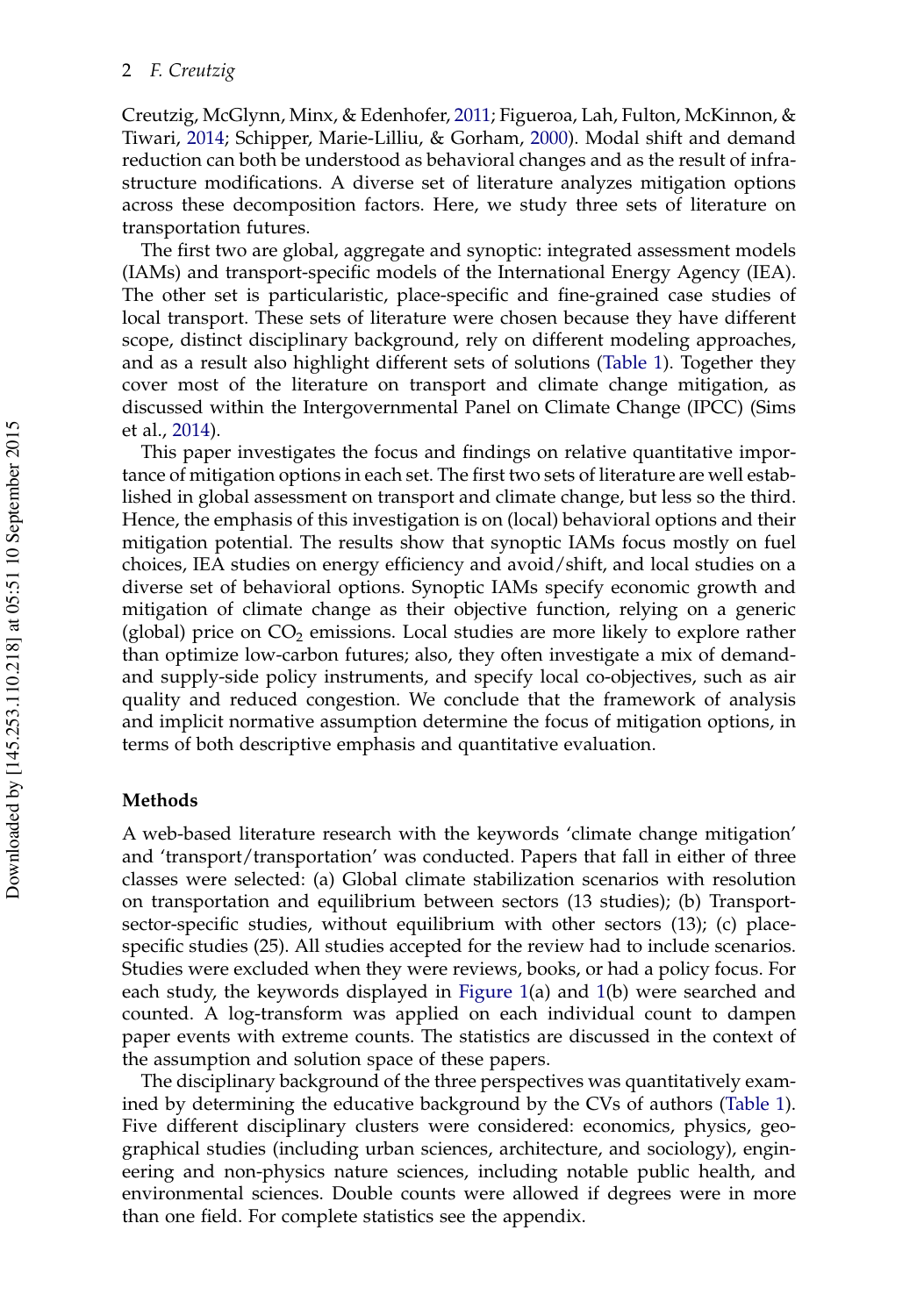|                               | Scope                          | Dominant discipline                                      | Solution focus                    | Approach                                    | Strength                                                               | Weakness                                                               |
|-------------------------------|--------------------------------|----------------------------------------------------------|-----------------------------------|---------------------------------------------|------------------------------------------------------------------------|------------------------------------------------------------------------|
| <b>IAMs</b>                   | Global, all<br>sectors         | Economists (50% of<br>authors)                           | Technologies and<br>fuel shift    | Deductive with<br>techn. parameter<br>input | Integration/equilibrium<br>between sectors                             | Only generic representation<br>of efficiency and behavioral<br>options |
| Transport<br>sector<br>models | Global,<br>transport<br>sector | Engineers (40%) and<br>Environmental<br>Scientists (33%) | Efficiency and<br>infrastructures | Inductive<br>transport-<br>specific input   | Understanding techn.<br>options in transport                           | No equilibrium with other<br>sectors                                   |
| Place-based<br>models         | Local                          | Public Health (38%) and<br>Geographers (30%)             | Behavior and<br>infrastructures   | Inductive place-<br>specific input          | Idiosyncratic identification<br>of multiple objectives $&$<br>policies | Lack of upscaling beyond<br>place                                      |

<span id="page-2-0"></span>Table 1. Characterization of epistemic communities investigating low-carbon futures in transportation based on statistics from the paper surveyed

Note: See Text for explanation and Methods for the statistics on the dominant discipline.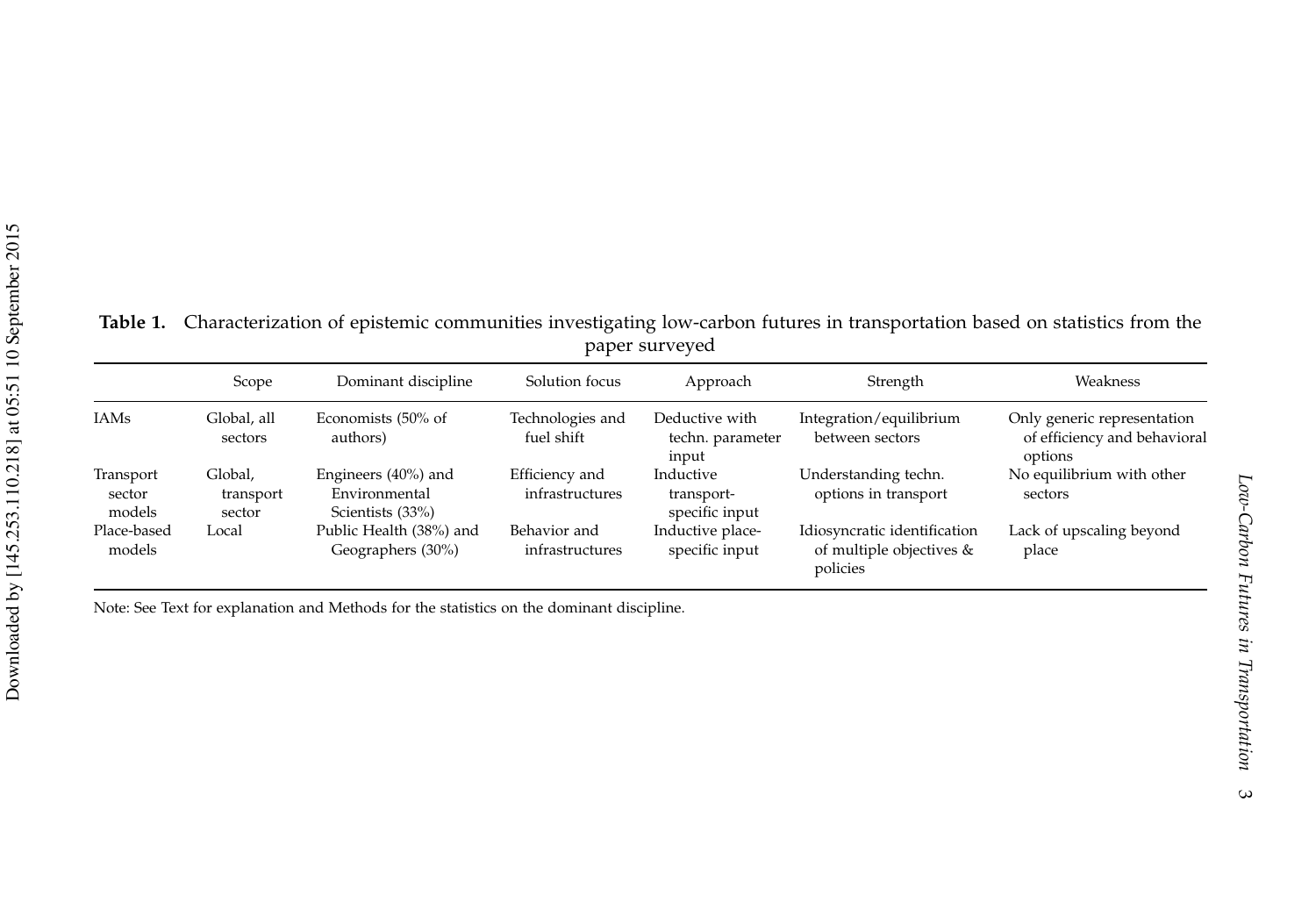#### Global Synoptic Transportation Futures

Global synoptic energy/economy/environment models investigating low-carbon futures include (a) macro-economic, top-down, general equilibrium models that compute equilibrium effects between economic sectors, as, for example, resulting from technological change, climate policies, or fuel price shocks; (b) bottom-up partial equilibrium models with often higher technological specification but that keep most macro-economic dynamics exogenous; and (c) hybrid models that combine the individual advantages of bottom-up and top-down models, that is, economic comprehensiveness and technological explicitness (Schäfer, [2012](#page-17-0)). Most IAMs belong to hybrid models (the MIT economic projection and policy analysis model belongs more to the macro-economic model class) and have centered their attention on exploring (optimal) climate mitigation scenarios, especially in the IPCC context (Fischedick et al., [2011](#page-16-0)). Their explicit goal is to analyze global comprehensive climate change mitigation across all emission sources and sectors ([Figure 1\(](#page-9-0)a)). They aim to achieve certain mitigation targets, for example, measured in restricting GHG emissions, at lowest costs possible ([Figure 1](#page-9-0)(a)). In IAMs, transport is investigated as subsector, and transport technological options are analyzed as part of an economy-wide carbon policy (Kim, Edmonds, Lurz, Smith, & Wise, [2006\)](#page-17-0). Compared to the power sector, the transport sector has been less well investigated in IAMs (fewer studies and scarce representation of the end-use characteristics of transport) (Fischedick et al., [2011](#page-16-0)). In these models, the decarbonization of the transport sector is understood to be comparatively challenging, because (a) the envisioned low-carbon transport technologies are argued to be more costly than options in the power sector; (b) it requires technological change for billions of end-users compared to technological change of a few economic agents in the power sector; and (c) it requires the substitution of the energy carrier oil, which is highly valuable due to its high energy density. In other words, the challenge goes beyond the primary energy source and includes the storage medium (Barker, Pan, Köhler, Warren, & Winne, [2006;](#page-15-0) Luderer, Bosetti, et al., [2012\)](#page-17-0). The structural change of economies from industrial societies toward service economies also predicts a more than proportional increase in the size of the transport sector (Schäfer et al., [2009\)](#page-17-0). As a result of an inelastic demand with respect to the oil price, strong behavioral effects, and assumed high costs in technology deployment, a global carbon price is assumed to be less effective in decarbonizing transport compared to other sectors. Oil remains the main source of primary energy that powers transportation, which renders the transport sector the main emitter of  $CO<sub>2</sub>$  emissions at the end of the twenty-first century in some models (Azar, Lindgren, & Andersson, [2003;](#page-15-0) Clarke, [2007](#page-15-0); Luderer, Pietzcker, Kriegler, Haller, & Bauer, [2012\)](#page-17-0).

IAM models combine an economically minded framework with details on technologies, fuels, and efficiency, often adapted from the engineering literature. The evolution of important variables such as economic growth and technological progress are determined by the interplay of exogenous assumptions and model dynamics. A crucial tenet is the application of optimal cross-sectoral mitigation with market-based equilibrium concepts ([Figure 1](#page-9-0)(b)). For example, results from one modeling exercise imply that the transport sector would decarbonize slower in the presence of carbon capture and storage, as price pressure is comparatively smaller; in turn, large-scale availability of concentrated solar power would push market penetration of electric cars (Grahn et al., [2009](#page-16-0)).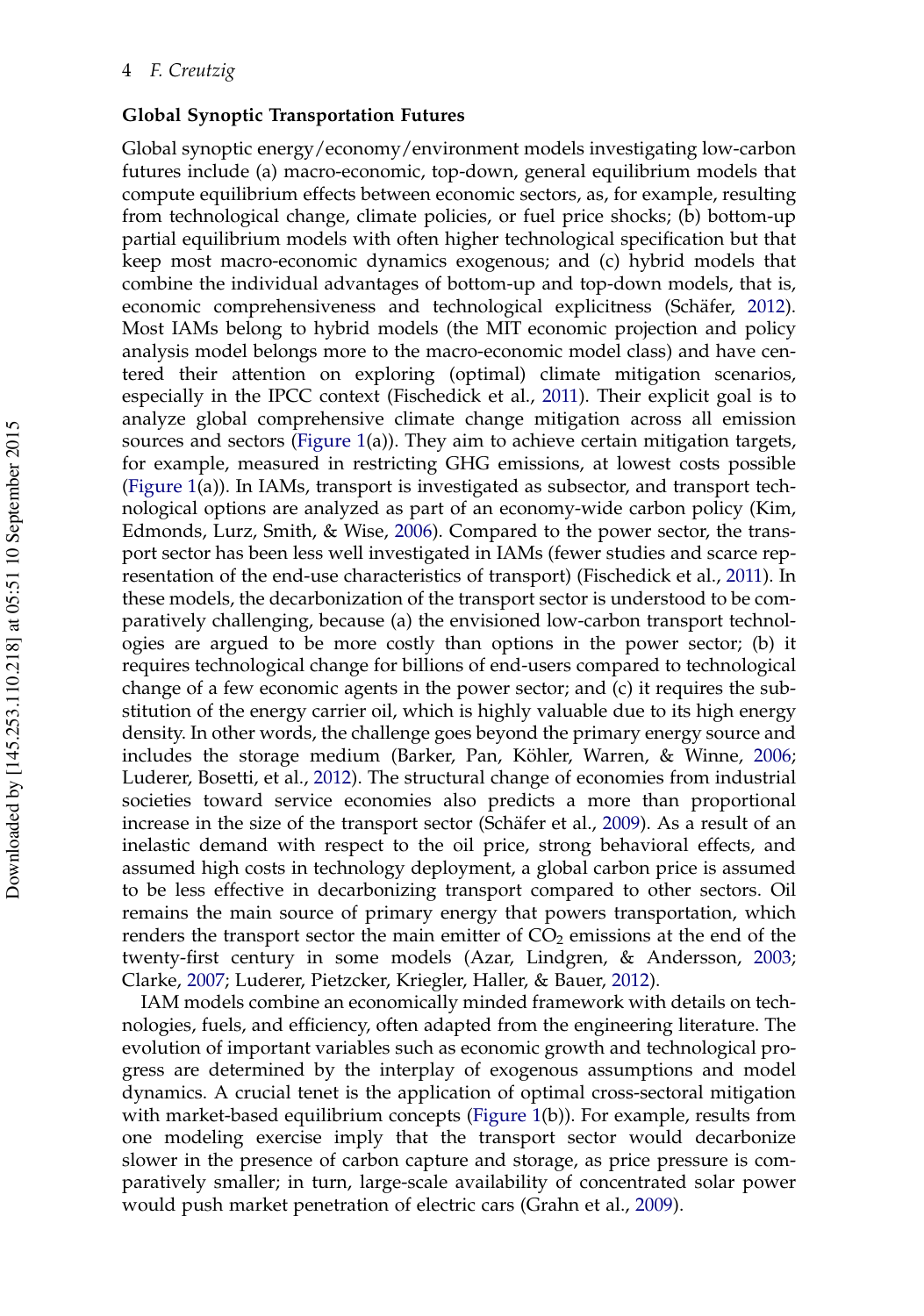As solutions, IAMs find that both efficiency gains and fuel shifts can contribute about 25% emission reduction compared to baseline in 2050 ([Figure 1\(](#page-9-0)c)), while also reporting wide uncertainties based on different techno-economic characterizations, nesting structures, and substituting elasticities (Clarke et al., [2014](#page-15-0); Sims et al., [2014](#page-18-0)). While efficiency is usually modeled as a generic dimension, represent-ing energy efficiency improvement at constant prices<sup>[1](#page-15-0)</sup> and the market reaction to price signals, fuel shift is displayed in higher detail in IAMs. Most of the long-term options for mitigation are realized by fuel shift and generic efficiency improvements [\(Figure 1](#page-9-0)(c)). Modal shift and behavioral option have until recently not been investigated (see below for exceptions). The IPPC's special report on renewable energy reports illustrative scenarios with IAMs pointing to  $10-27\%$  biofuels and 7 –12% electricity in 2050. The modeling exercises in the IPCC's 5th Assessment Report (AR5) see biofuels as the most important low-carbon fuel in 2050, but hydrogen and electricity dominating overall fuel shares in 2100 (fig. 8.12 in Ch. 8; Sims et al., [2014\)](#page-18-0). A detailed model comparison with focus on the transport sector reports unqualified agreement in its resolution on fuel shift, especially in the second part of the twenty-first century, along with generic efficiency improvements, but disagreement on the kind of fuels: some models prefer biofuels, while others focus on electric cars or fuel cell vehicles (Pietzcker et al.,  $2014$  $2014$ ).<sup>2</sup>

There are, however, increasing exceptions to the focus on fuel shift. For example, a global model — that is focused on aggregate variables such as travel time budget and travel money budget — indicates that these and other behavioral factors might contribute to up to 50% reduction in activity compared to baseline between 2005 and 2100 (Girod, van Vuuren, & de Vries, [2013](#page-16-0)). But behavioral and infrastructural options remain outside the usual scope of IAMs because they cannot easily be operationalized in monetary costs but are closely entangled with quality of life, norms, and cultural values.

# Transportation-Sector Models

Transport demand models, in contrast to the energy/economy/environment models limit themselves on the transport sector, and besides climate change mitigation also address transport-specific issues like congestion [\(Figure 1\(](#page-9-0)a)). Hence, for example, the fuel shift in the electricity sector is taken as a boundary consideration; optimal mitigation strategies across sectors remain uninvestigated. In turn, infrastructure and modal shift options are well represented, highlighting the contribution of climate change mitigation on the demand side. At the core, however, are traditional considerations of efficiency improvements in vehicles, fuel economy and the technology behind it. The IEA takes a highly visible position in this community, gathering expert knowledge and translating it into their models. Traditionally, the IEA's emphasis has been on energy use and the supply side, for example, on oil markets, highlighted in its annual World Energy Outlook. In its 2009 report Transport, energy and  $CO<sub>2</sub>$ : Moving towards sustainability, the IEA ([2009](#page-16-0)) made a decisive step in contributing toward mitigation solutions in the transport sector. The report identifies "how the introduction and widespread adoption of new vehicle technologies and fuels, along with some shifting in passenger and freight transport to more efficient modes, can result in a 40% reduction in  $CO<sub>2</sub>$  emissions below 2005 levels", for 2050. The language reveals a prioritization of technological options, such as fuel economy, followed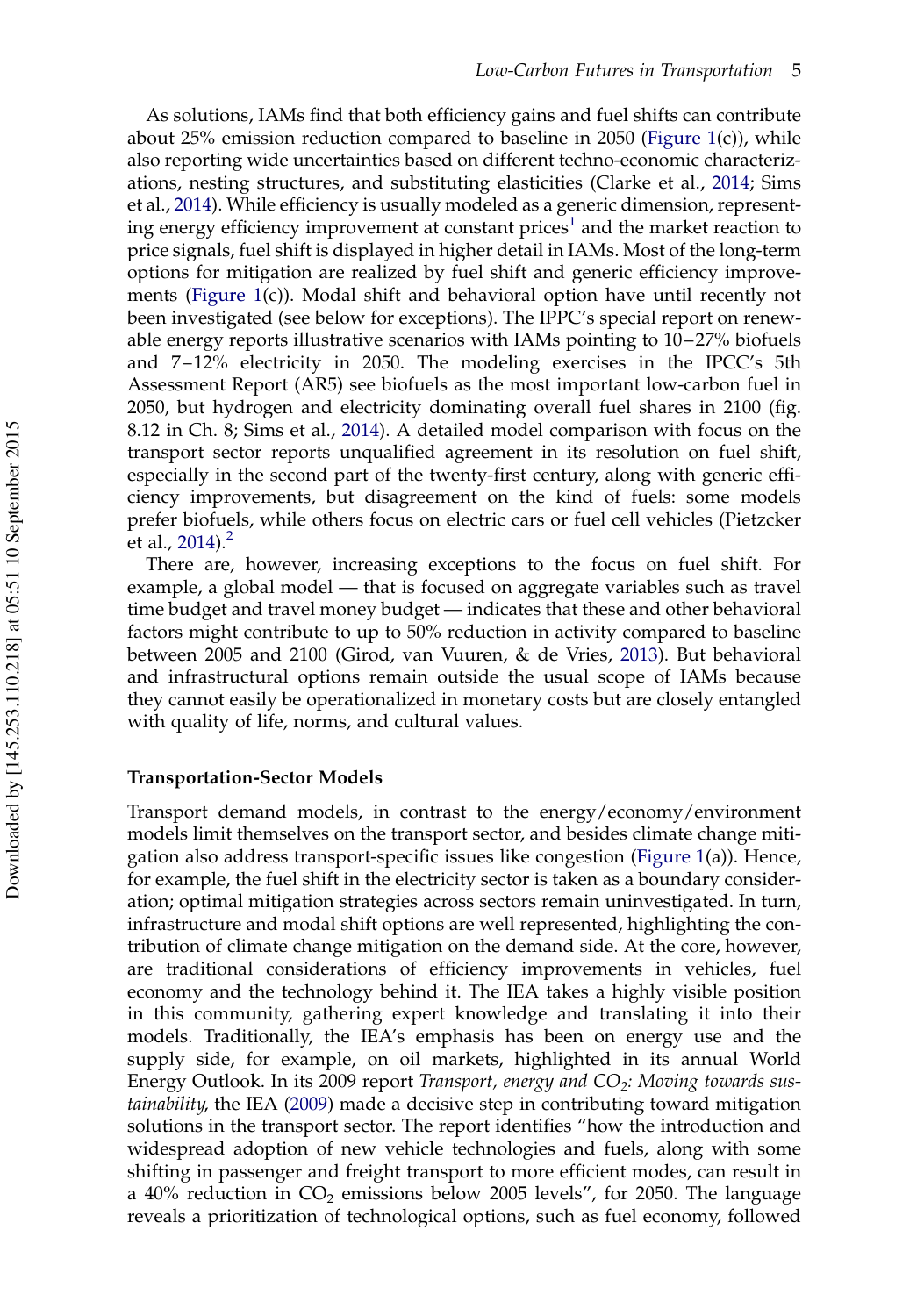by the identification of modal shift options. In the scenario that combines all mitigation options, about 70% reduction versus baseline is achieved in 2050, with about 45% of the mitigation attributed to fuel shift, 35% to efficiency improvements and 20% to modal shift. The investigation of fuel shifts puts an emphasis on end-use vehicles technologies. In its 2012 Energy Technology Perspective, the IEA is comparatively more pessimistic, suggests only 57% reduction compared to a 2050 baseline in its combined scenario, $3 \text{ mostly}$  $3 \text{ mostly}$  because of a reduced contribution from fuel shift, reflecting that low-carbon fuels are taken up more slowly than previously expected. In this report, the demand-side component is now explicitly split up into modal shift and activity reduction (Kahn Ribeiro et al., [2012](#page-17-0); Sims et al., [2014](#page-18-0)), for example, by better infrastructure planning (IEA, [2012](#page-16-0)). Their combined contribution remained similar to that of the 2009 report (ca. 1 GtCO<sub>2</sub>e). The IEA investigates the latter two options in more detail in its study A tale of renewed cities, emphasizing the urban location of this class of mitigation options, albeit without providing additional quantification. Importantly, the contribution of modal shift and activity reduction is calculated after fuel shift and efficiency. This results in a relative small absolute contribution of about 1 GtCO<sub>2</sub>e mitigated as efficiency gains and fuel shifts have already rendered modes more similar in their specific energy use per distance traveled and specific GHG emissions, and points to the general challenge of unambiguously attributing emission reductions along a chain of options (Fulton, Lah, & Cuenot, [2013](#page-16-0)). Modal shift and activity reduction would contribute more to mitigation if they precede fuel shift and efficiency gains.

Overall, this body of literature is in broad consistency with IAMs ([Figure 1](#page-9-0)(c)), but puts special emphasis on describing technological end-use options and especially efficiency gains such as fuel economy improvements. It focuses on the next decades up to 2050 but rarely beyond that time frame. Models are less economically motivated, ignoring inter-sectoral equilibrium effects, but extrapolate detailed understanding of experts on technological developments and demand-side options.

## Place-Specific Models

Place-specific models limit themselves to one or a small number of locations, often cities. They comprise a variety of methodological approaches, that is, based on econometrics, or on agent-based modeling and investigate infrastructure effects, demand-side responses of policies, and urban development. The location-specific analysis is highly relevant as urban transport emissions constitute 40% of all transport emissions (IEA, [2011](#page-16-0), [2013\)](#page-16-0). Activity reduction opportunities in urban, mostly but not exclusively private, transport have been best studied. Public health and environmentally minded models tend to be more optimistic about the potential, and focus more on induced welfare benefits, while more economically minded studies tend to be more conservative on the potential, and emphasize undesired economic welfare losses. Urban modeling studies mostly consider multiple objectives besides climate change mitigation, including congestion, physical activity benefits, air quality and accessibility [\(Figure 1](#page-9-0)(a)). The global aggregate demand effect of behavioral and infrastructure change has not yet been estimated. Box 1 elucidates the potential effect that urban demand-side measures could have until 2050.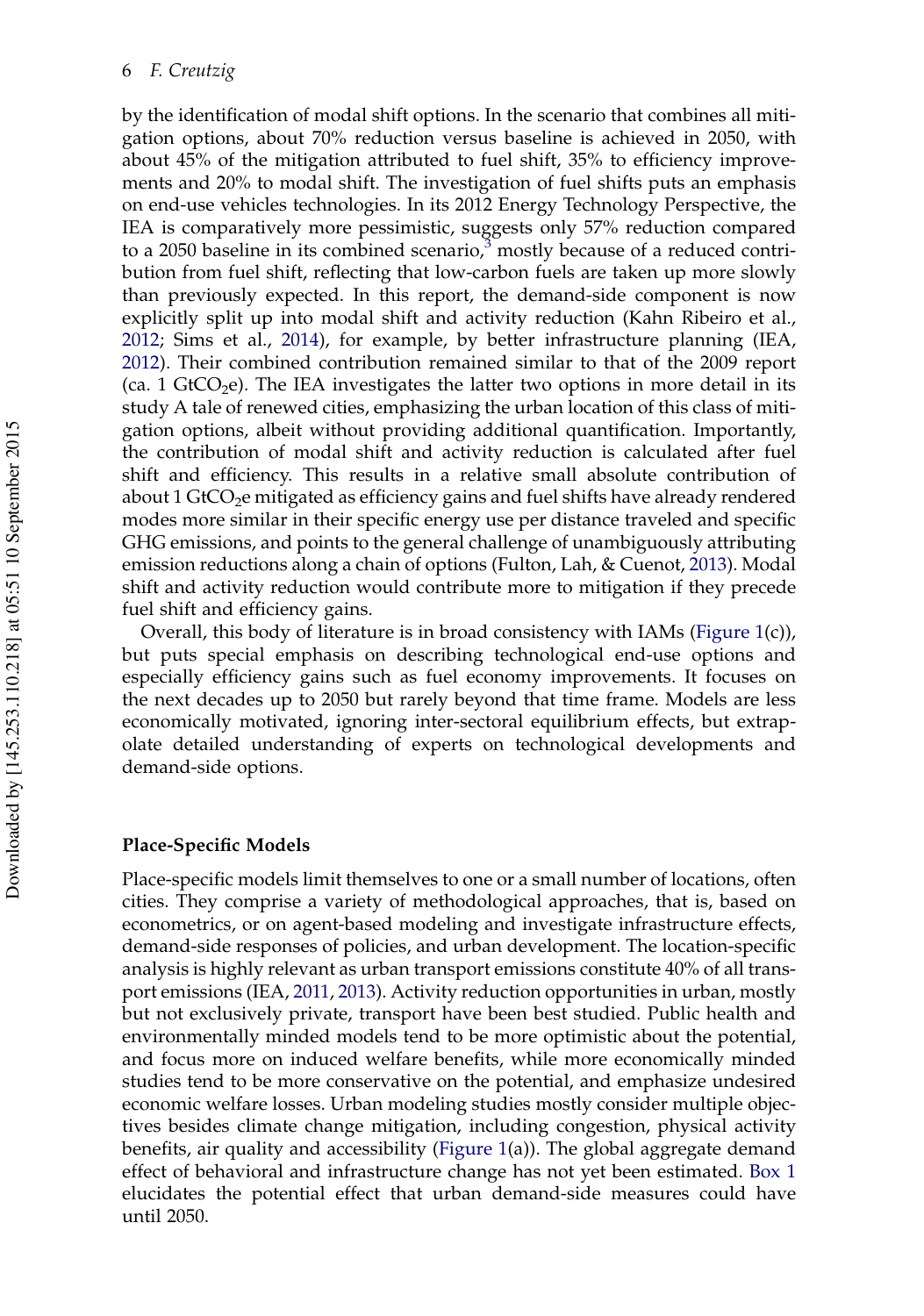# Box 1. Estimating the potential of reduced activity and modal shift options

This box scopes the existing literature in to derive a tentative estimate of how much reduced activity and modal shift options can contribute to climate change mitigation. Clearly, a more comprehensive meta-analysis would need to further substantiate or modify this estimate.

Urban planning. Urban planning that reduces the distance between residential location, jobs, and activities also reduces transport GHG emissions. Compactification is seen as a main strategy for reducing emissions. $4$  A econometric study on the USA suggests that a compactification/ in fill scenario between 2005 and 2054 would reduce urban transport-induced GHG emissions by up to 63% compared to the business-as-usual scenario, a rather speculative value (Marshall, [2008\)](#page-17-0). A more detailed meta-study concluded that compact versus sprawled development reduces GHG emissions only by 20 – 40% (the precise magnitude depending on density, diversity, design, destination accessibility, and distance to transit, and the baseline scenario). Hence, compact development in the USA, compared to business-as-usual development, could enable 7– 10% reduction in distance traveled and associated GHG emissions between 2007 and 2050 (Ewing, [2007\)](#page-16-0). Similarly, a reasonable increase in population density in California would decrease fuel consumption by only 5.5% (Brownstone & Golob, [2009\)](#page-15-0). Three English case studies, investigated by a detailed land-use/transport model, revealed about 5% reduction in distance traveled in a compactification scenario (in years  $2001 - 2031$ ) compared to trend (Echenique, Hargreaves, Mitchell, & Namdeo, [2012\)](#page-16-0).

Modal shift by pricing and infrastructure provision. Both pricing of private motorized transport and provision of alternative mode choice encourage modal shift. Parking prices can reduce distance traveled by 2 – 12% (Salon, Boarnet, Handy, Spears, & Tal, [2012](#page-17-0)), and congestion charging can reduce distance traveled within the charging zone by  $10-20\%$  (Eliasson, [2008](#page-16-0); TFL, [2007\)](#page-18-0). In two cases studies of London and New Delhi — focusing on improving public health — a modal shift from car and motorcycle toward active travel (walking and cycling) would reduce GHG emissions by 38% and 47%, respectively, in 2030 (Woodcock et al., [2009\)](#page-18-0). An evaluation of Beijing urban transport demonstrated that an economically optimal combination of congestion charging and investments into bus rapid transit would reduce distance traveled by up to 30% (Creutzig & He, [2009](#page-16-0)).

Soft incentives and information. Soft incentives can change the behavior of traffic participants. Changes in car distance traveled for telecommuters are large (50-75%) but absolute city-wide average effects are unclear; employer-based trip reduction achieve car distance travel reduction of about 4 – 6% among participants, with region-wide effects of about 1%; voluntary travel behavior change programs achieve city-wide car distance travel reduction of up to 5-7% (Salon et al., [2012\)](#page-17-0). Similarly, a UK study identified a potential of altogether 11% in reduced traffic by soft measures such as marketing, information and tailored new services (Cairns et al., [2008](#page-15-0)). In addition to directed information measures, social network and spillover effects can lead to nonlinear uptakes of low-carbon modes such as cycling (Goetzke & Rave, [2011\)](#page-16-0).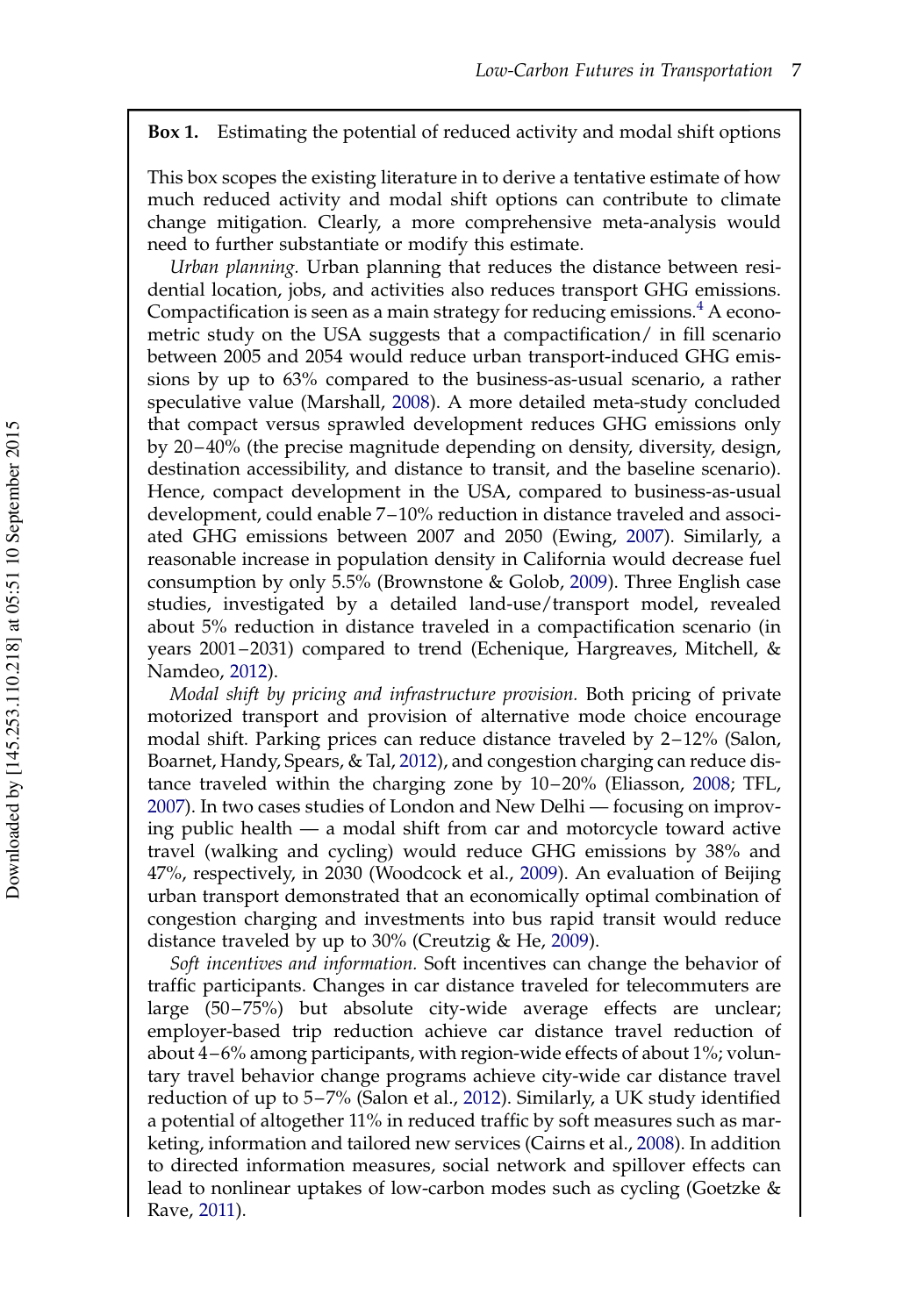Combination of measures. In four European cities, a combination of pricing, non-motorized and public transport investment, and compactification, could enable up to 50% reduction in urban transport GHG emissions from 2010 until 2040 (Creutzig, Mühlhoff, & Römer, [2012](#page-16-0)). The contribution of landuse planning is the highest where population grows the most. A case study of Bengaluru, India, sees a potential of 36% reduction in GHG emissions reduction versus a trend scenario within 20 years, by combining subway line building with land-use planning and pricing instruments (Lefèvre, [2009\)](#page-17-0). A mix of urban planning and public transport subsidies (excluding pricing of car transport) results in 36% reduced vehicle km compared to base-line in a model of 2030 (Viguié & Hallegatte, [2012](#page-18-0)).

With similar demographics and GDP/capita, Barcelona consumes 11 times less  $CO<sub>2</sub>/capita$  in urban transport than Atlanta (Lefèvre, [2010;](#page-17-0) Newman & Kenworthy, [1999](#page-17-0)). This documents the wide range of possible choices in developing cities, especially in China and India.

Overall, urban planning could reduce GHG emissions from urban transport by 5-10%, with significantly higher values expected in rapidly growing cities, by 10– 30% by pricing measures and infrastructure provision for non-motorized and public transport, and by around 5–7% by information. A combination of these measures might achieve between 20% and 50% reduction in GHG emissions by activity reduction or shifted transport until 2050 relative to baseline growth, though the additivity, synergies and trade-offs between these measures deserve further research.

Box 1 focuses on private urban transport for which a wide range of literature is available. Freight transport has been less investigated and is likely to be more challenging, as modal shift is often not an option (Sims et al., [2014](#page-18-0)). The demand on freight transport depends crucially on demand in goods, underlying consumption patterns, and specific pattern of world market integration. For example, a shift in tariff preferences from proximate and land-adjacent regions to global integration would lead to twice as much transport emissions than trade-related product output emissions (Cristea, Hummels, Puzzello, & Avetisyan, [2013](#page-16-0)). The literature on activity changes in aviation and maritime transport is also limited. A number of studies suggest that demand reduction versus baseline in aviation is essential to reduce the overall emissions from the transport sector (Bows, Anderson, & Mander, [2009;](#page-15-0) Chèze, Chevallier, & Gastineau, [2013\)](#page-15-0) with a net change of aviation demand growth rate of up 8–12% in tourism (Peeters & Dubois, [2010\)](#page-17-0). Other studies suggest that moderate demand measures could be part of a portfolio approach to stabilize GHG emissions from aviation (Sgouridis, Bonnefoy, & Hansman, [2011\)](#page-17-0). The literature hints at plausible activity reductions in maritime and aviation transport but remains inconclusive on the overall magnitude and normative evaluation.

In total, the potential of activity reduction to mitigate climate change in transport — and their comprehensive economic evaluation (including co-benefits) remains highly uncertain; the systematic evaluation of demand-side measures to reduce transport emissions on a global level remains scarce. For urban transport, existing studies suggest that 20–50% reduction in GHG emissions by activity reduction or shifted transport is possible between 2010 and 2050 compared to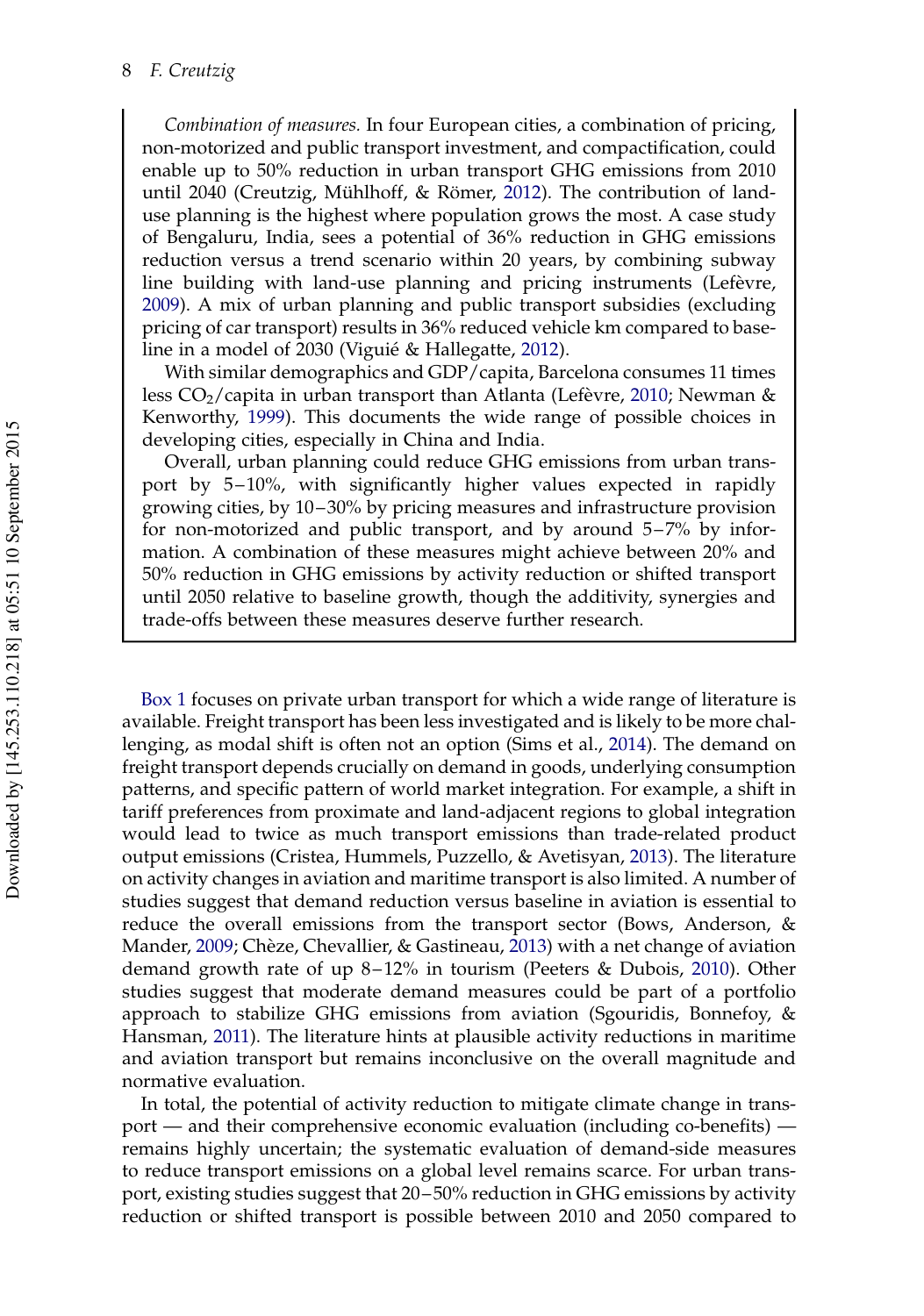baseline development. If aviation and freight are also considered, demand mitigation is likely to be smaller.

### Comparative Evaluation

Next, the aim is to more systematically compare the three scientific communities across certain criteria, such as model architecture, emphasis in the solution space, and strength and weaknesses. For this, a small database of 51 relevant publications, chosen with relative strict criteria, is developed and evaluated (see Methods). Due to the relative small size of the literature data base, results remain tentative but are indicative for further improvements of low-carbon future modeling in transportation.

The analysis of the different scientific communities reveals a number of differences (Figure  $1(a-c)$ ; [Table 1\)](#page-2-0). The IAM community is dominated by economists, designing models that are synoptic, aggregate models, and in tendency more deductive than inductive, that is, relying more on models and certain assumption spaces but less on observed data ([Table 1](#page-2-0)). IAMs operate economy-wide, envisage long time scales (up to 100 years), and focus on climate change mitigation across sectors [\(Figure 1\(](#page-9-0)a)). Their narrative focus is on the decarbonization of the energy supply, which means for the transport sector a fuel shift from oil to electricity, hydrogen, and/or biofuels ([Table 1;](#page-2-0) [Figure 1\(](#page-9-0)b)). Their scenarios operate in unknown futures, need to rely on a number of uncertain assumptions, and hence, they report a broad ranges of plausible scenarios. Transport-sector models, in contrast, operate on shorter time scales (20 or 40 years) and also address other transport objectives such as accidents and congestion [\(Figure](#page-9-0) [1](#page-9-0)(a)). Transport-sector models are more dominated by researchers with engineering and environmental sciences background [\(Table 1\)](#page-2-0). These in tendency more inductive models emphasize efficiency improvements in transport technologies in this time frame, while also seeing important roles for fuel shifts and avoid and shift measures ([Table 1;](#page-2-0) [Figure 1](#page-9-0)(b)). The results of these two communities broadly agree on the relative importance of efficiency improvements, fuel shifts, and demand-side effects and/or measures for climate mitigation. Nonetheless, the IEA reports a plausible reduction of 30 – 40% GHG emissions in 2050 compared to 2005, whereas the IAMs see only stabilization at 2010 levels in their median model results under ambitious mitigation. The reason for this divergence is based on the different underlying baseline scenarios of growing demand [\(Figure 1\(](#page-9-0)c)). The IEA sees not more than a doubling of overall transport demand between 2005 and 2050, but the IAMs report higher demand growth. IAMs project energy demand either by importing exogenous pathways or by endogenously, deriving it from population and income dynamics and equilibrium effects in economy-wide global energy markets, whereas the IEA scenarios are more grounded in recently observed trends. This methodological difference might explain the divergent baseline scenarios.

The gap between IAMs and transport sector models and place-based approaches is wider than that between the first two. This is obviously rooted in different spatial scope — global vs. place based — and often different objective functions: the place-based approach embeds climate change mitigation into a broader set of objectives such as congestion, air quality, and public health [\(Figure 1](#page-9-0)(a)). Geographers, public health researchers, and other non-physics nature sciences dominate these local inductive models ([Table 1\)](#page-2-0). The spatially dis-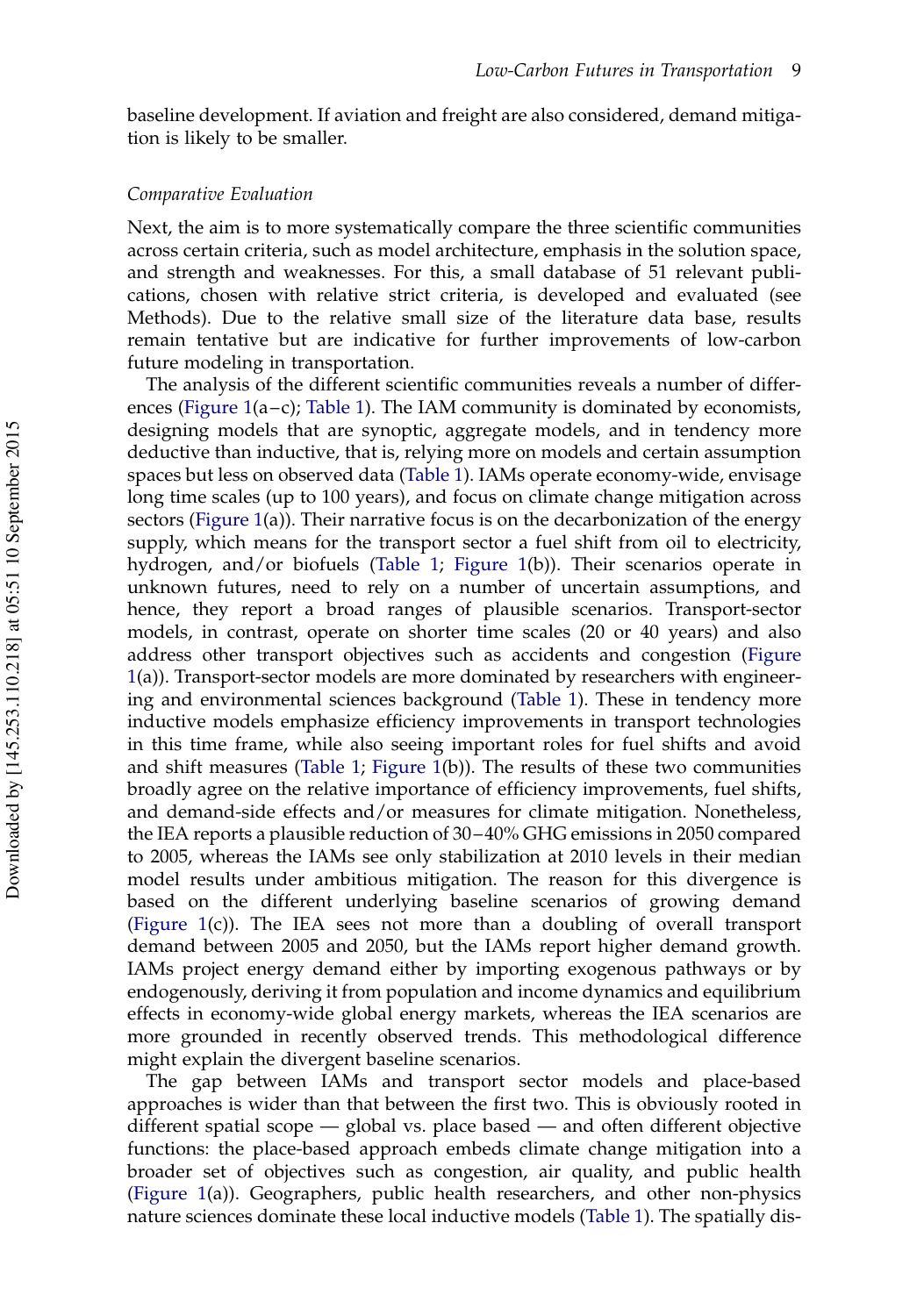<span id="page-9-0"></span>

Figure 1. Comparison of modeling approaches. (a) Relative frequency of objectives in the literature reviewed (based on 51 publications, see Methods). IAMs are most focused on climate change mitigation, whereas place-based approaches display commonly multiple objectives and co-benefits. (b) Relative frequency in wording of solution options (based on 51 publications, see Methods). Placebased approaches focus on behavior and infrastructures, IAMs on fuel shifts ('biofuels', 'hydrogen', 'electricity') and transport-specific models on efficiency ('fuel economy', 'modal shift'). See methods and SI for more detail. (c) Solution space. Solutions are broadly consistent between communities. Baseline assumptions explain the difference between IAMs and transport-specific models. Place-based approaches emphasize a relatively large potential in urban infrastructures and behavior. IAM ranges represents 25–75 percentile of AR5 scenarios (Edenhofer et al., [2014](#page-16-0)). 'Tech' ranges represent values from IEA [\(2009\)](#page-16-0) and 2012 studies (with IEA, [2009](#page-16-0) higher estimates in fuel shift compared to IEA, 2012a; but IEA, 2012a higher values in demand change). 'Local' is estimated by the author (see Box 1).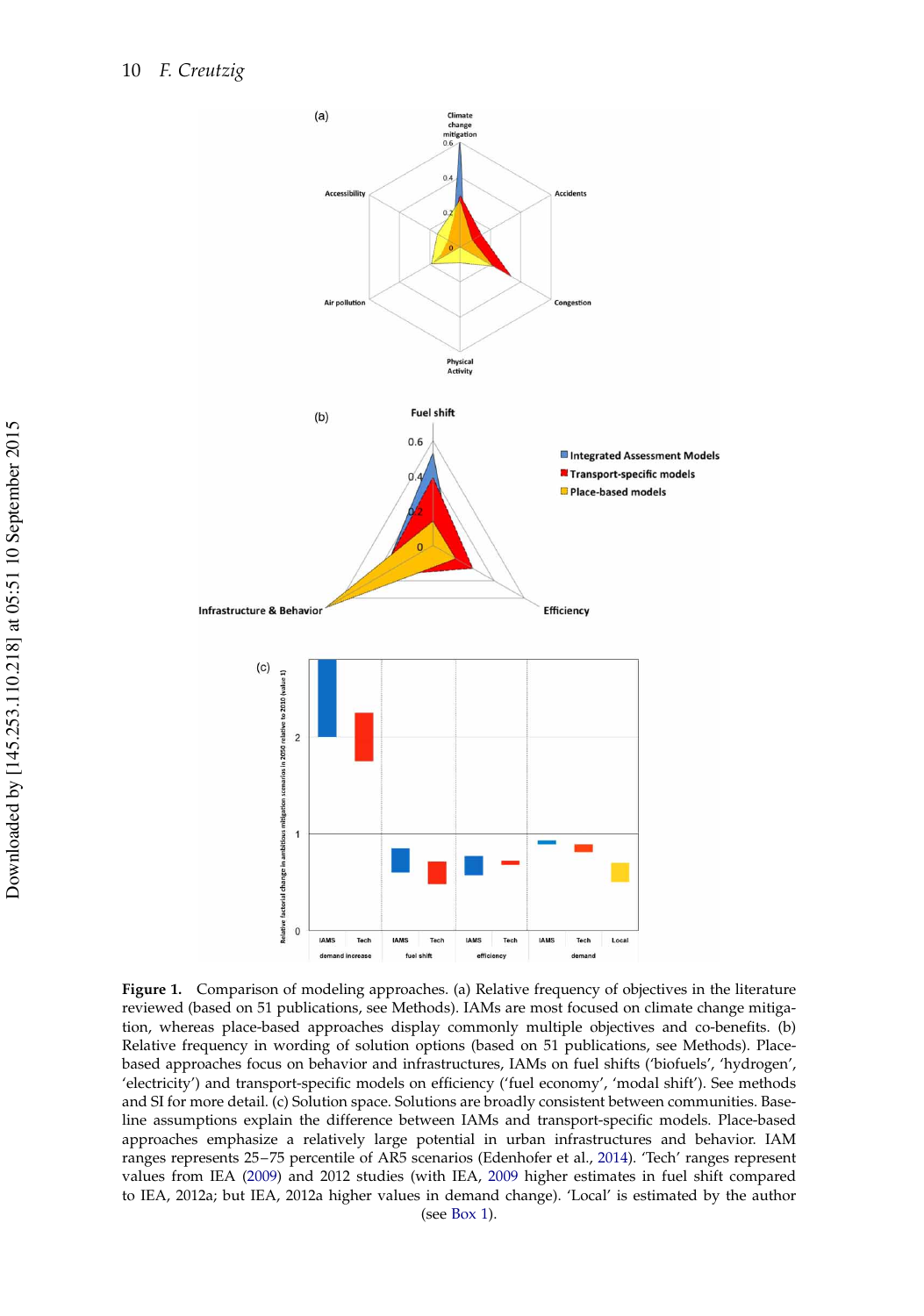tinct perspective also leads to different emphasis on sometimes idiosyncratic infrastructure measures and behavioral options while considering technological change and fuel shift at best in a background scenario [\(Figure 1](#page-9-0)(b) and [1](#page-9-0)(c)).

Both global and place-based approaches have their shortcomings [\(Table 1](#page-2-0)). Global models, by necessity, consider demand and infrastructure changes generically, for example, by modeling a demand response on increasing  $CO<sub>2</sub>$  prices. But if local solutions lead in an emergent way to systematically new classes of transport behavior, a price elasticity approach would be insufficient to capture such local dynamics (price elasticities change dynamically with changing infrastructures and norms). In turn, place-based approaches, when blind to global and inter-sectoral dynamics, cannot analyze global mitigation pathways and are at risk of wrongly extrapolating local trends. For example, the current debate on 'peak travel' rightly observes that transport demand, especially but not only in urban areas in OECD countries saturates (Goodwin & Van Dender, [2013](#page-16-0); Kenworthy, [2014;](#page-17-0) Metz, [2013](#page-17-0); Millard-Ball & Schipper, [2011;](#page-17-0) Newman, Kenworthy, & Glazeb-rook, [2013](#page-17-0)).<sup>5</sup> But in some 'peak travel' literature, urban transport measures, such as the expansion of public transit and cycling infrastructures, are implicitly understood as the major instruments to mitigate climate change in transport. This view, however, ignores that most additional transport demand originates in developing countries, especially in Asia, and that the most rapidly growing mode is aviation, diminishing potential savings in automobile transportation.

#### Reconciling Narratives

Recent publications aimed to narrow the gap between the different perspectives. Three aspects are central for an attempted reconciliation: resolution of the economy, resolution of technologies, and resolution of place-based behavioral and infrastructural considerations. The first two have been successfully integrated in IAMs. The transport demand models of the IEA constitute an example with lower economic resolution but with slightly more consideration of infrastructure and behavior. However, overall, the place-based results of mitigation options originating in urban planning, infrastructure provision and behavioral change — remains largely unconsidered in global models. The systematic treatment of place-specific options in reducing global GHG emission in transport emerges hence as a major challenge for future modeling efforts (Pye, Usher, & Strachan, [2014](#page-17-0); Schäfer, [2012\)](#page-17-0). But the two communities already move toward each other. Three examples help to exemplify the tentative convergence.

First, the IEA models increasingly display and discuss modal shift and behavioral options. In the 2012 model results, 'avoid' and 'shift' options were reported independently, whereas in 2009 they were lumped together. California and US-specific studies relied on a model framework with high transport-technology resolution to identify both supply- and demand-side measures to achieve up to 80% in GHG emissions by 2050 (McCollum & Yang, [2009](#page-17-0); Yang, McCollum, McCarthy, & Leighty, [2009](#page-18-0)) [\(Figure 2\)](#page-11-0).

Second, Girod et al. [\(2013](#page-16-0)) combined the transport demand model approach by Schafer ([1998\)](#page-17-0) with IAM models and introduced behavioral categories, such as time budgets and luxury levels, to identify the contribution of overall behavioral change. Along the same lines, Waisman, Guivarch, and Lecocq ([2013\)](#page-18-0) use an Economy/Energy/Environment model to investigate 'behavioral' policies, such as the limitation of deployment of infrastructures for high-carbon modes, such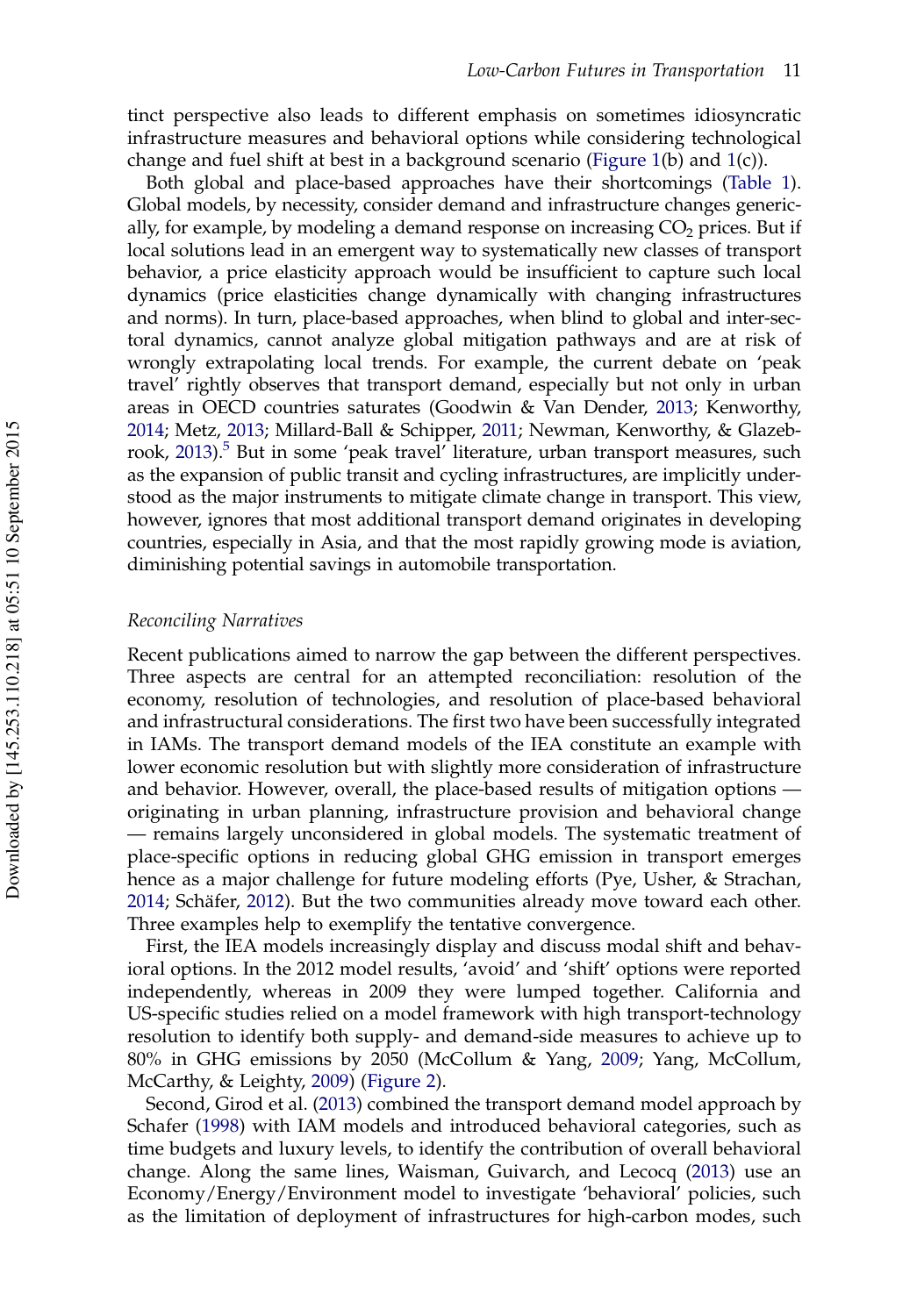<span id="page-11-0"></span>

Figure 2. Different approaches toward modeling low-carbon futures tentatively reconcile behavioral and infrastructure options with transport technology models and economic equilibrium models. This development could enable a joint understanding of the different approaches for climate change mitigation, and the interaction between policy options and measures.

as airports, and a decoupling of mobility services from kilometers drive. The latter study finds that if behavioral options and infrastructure investments are implemented, a lower carbon price will be required for reaching climate targets. This result is of particular importance, as mitigation costs were predicted to be higher for the transport sector than for other sectors. Similarly, a regional example of an Economy/Energy/Environment model focuses on modal shift as a relevant mitigation strategy (Daly et al., [2012](#page-16-0)) (Figure 2).

While these approaches use a generic representation of the behavioral aspects of mobility, they make an important contribution toward recognizing the various behavioral dimensions. Waisman et al. [\(2013](#page-18-0)) point out that this approach remains insufficient to display the place-based specific effects, policies, and solutions.

Third, a few attempts were made to upscale the insights from place-based research and behavioral sciences. Specifically, Anable, Brand, Tran, and Eyre [\(2012](#page-15-0)), building on the model of Brand, Tran, and Anable [\(2012](#page-15-0)) identified lifestyle scenarios that are based on a cultural shift with rapidly changing social norms, complementing supply-side changes in technologies. Comparative analyses of place-based urban mitigation scenarios can help to demonstrate behavioral, infrastructure, and landuse contributions for global mitigation efforts (Creutzig et al., [2012](#page-16-0)) (Figure 2).

## Key Challenges for Transdisciplinary Advances

While attempted reconciliation suggests potential convergence of the different narratives, the contrasting of the different scientific approaches reveals three key challenges for further research across communities.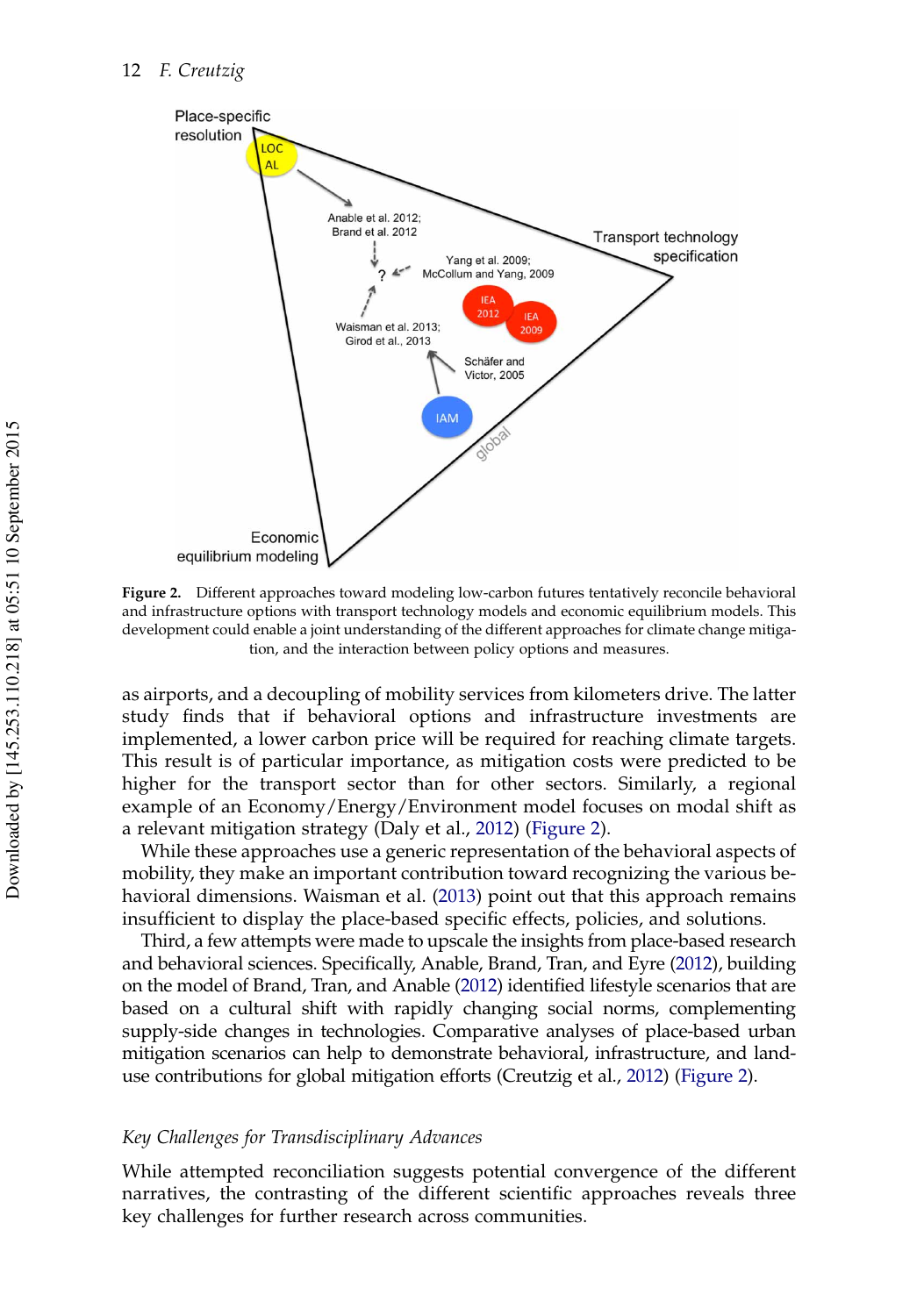First, idiosyncratic aspects of urban transport mitigation options remain beyond the scope of global modeling efforts; and should not even be completely integrated. This perspective is based on two very different arguments. First, places are idiosyncratic and detailed solutions can and should not be up scaled to global or even regional levels. This argument needs to be taken seriously but is not insurmountable. A key challenge will be to synthesize the myriad placespecific case studies to evaluate their aggregate global contributions. A potential avenue to deal with the idiosyncratic observations on the one hand, and the global ambition on the other hand could be to construct typologies of places and their possible contribution toward mitigation in transportation (Baiocchi, Creutzig, Minx, & Pichler, [2015](#page-15-0); Creutzig, Baiocchi, Bierkandt, Pichler, & Seto, [2015](#page-16-0)).

Second, as model structures and assumptions diverge considerably, a comparison may be futile. However, this perceived challenge can be turned into an opportunity. Comparing models across scales can be used for model validation. Model validation in scenario-building exercises typically includes testing of assumption, model structure, model behavior, and policy testing.<sup>[6](#page-15-0)</sup> Aggregate global models typically have generic elements (such as a globally applied price elasticity). Its value can best be tested for validity by relying on models on lower spatial scales that include more explicit modeling of transport behavior. This could become a productive interface of the different narratives.

Third, the question of determining counterfactual demand growth scenarios deserves increasing scrutiny. For example, what kind of demand trajectory would emerge under high economic growth feeding the desires of a rapidly expanding global middle class, but considering congestion and place constraints? Research could also investigate how demand develops under starkly increasing fuel costs and urban policies that push a shift toward low-carbon modes worldwide.

# Liberal and Welfarist Views on Low-Carbon Futures

The above discussion focused on addressing methodological challenges and assumption spaces for reconciling the different perspectives. But implicit normative assumptions might impose the greatest barrier toward convergence. A placebased analysis relies implicitly and explicitly on different objective function than a global analysis. Place-based studies often investigate urban transport in a multiobjective or co-benefit framework. The policy recommendations then are rooted in a certain idea of how a 'better' place looks like, suggesting infrastructure policies that de facto change preferences and policies that change commuting patterns overriding revealed preferences. In particular, the above discussion reveals that local studies see large non-monetized co-benefits in demand-side urban mitigation measures; in addition, the IEA points to \$70 trillion saved in a corresponding global pursuit of 'avoid' and 'shift' measures.

This perspective, however, is highly problematic for the economically minded modelers who are used to the concept of revealed preferences; they understand the place-specific behavioral perspective to be welfarist if not paternalistic (for a comprehensive discussion of how behavioral economics impact normative views on transport policies see Mattauch, Ridgway, & Creutzig, [in press](#page-17-0)). Furthermore, and more practically, a multi-objective analysis would require dealing with numerous complicated counterfactuals in systematic scenario making, leading to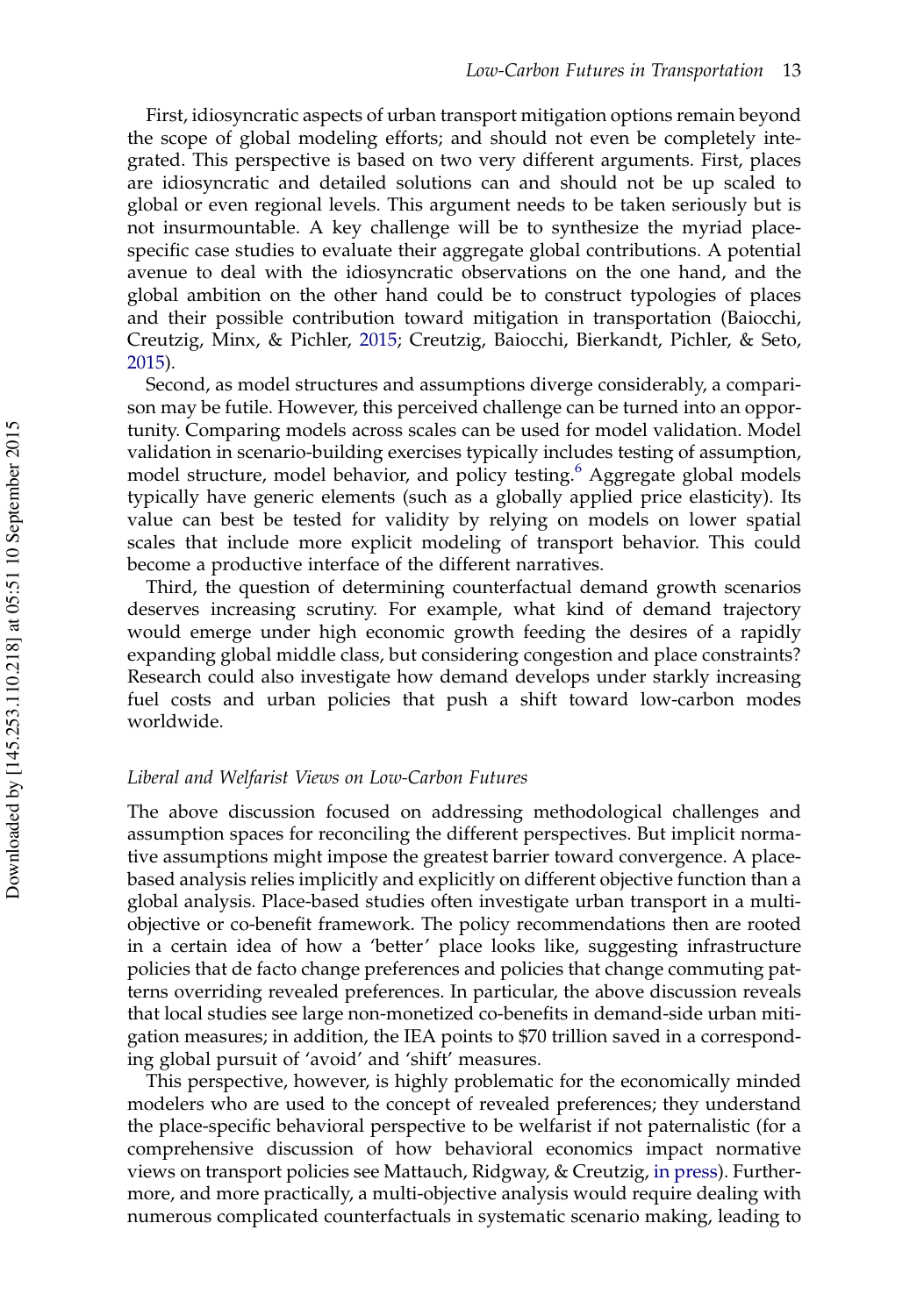<span id="page-13-0"></span>an exploding complexity of already highly complex models. And monetary quantification remains subject to high uncertainties. Hence, co-benefits and savings in infrastructure investments remain mostly unspecified as objectives in integrated assessments.

In turn, many place-based researchers reject the economists' 'liberal' objective of GDP maximization with minimal behavioral change because that is based in a simplistic if not unrealistic revealed preference assumption. It is argued that the 'revealed preference' approach is insufficient to evaluate welfare when infrastructure changes (Creutzig & Mattauch, [2013](#page-16-0)). The question is then how a shift in 'new' infrastructure provision be adequately represented in global models when observed price elasticities represent 'old' infrastructure settings. Also, the global models remain unable to see the complexity on the ground, which needs to be considered for both practical and tangible policy recommendations and results. Somewhat pointedly, one could see the place-based approaches as Copernican –welfarist (Copernican in their inductive nature, based on observations; welfarist in their implicit assumptions to 'know' how a better place looks like); and the global models as Promethian-liberal (Promethian in their understanding that technology can solve the climate change problem; and liberal in relying on



Figure 3. Potential evolution of hierarchical assessments (a) toward vertical assessments where placebased analysis is summarized with a systematic meta-analysis.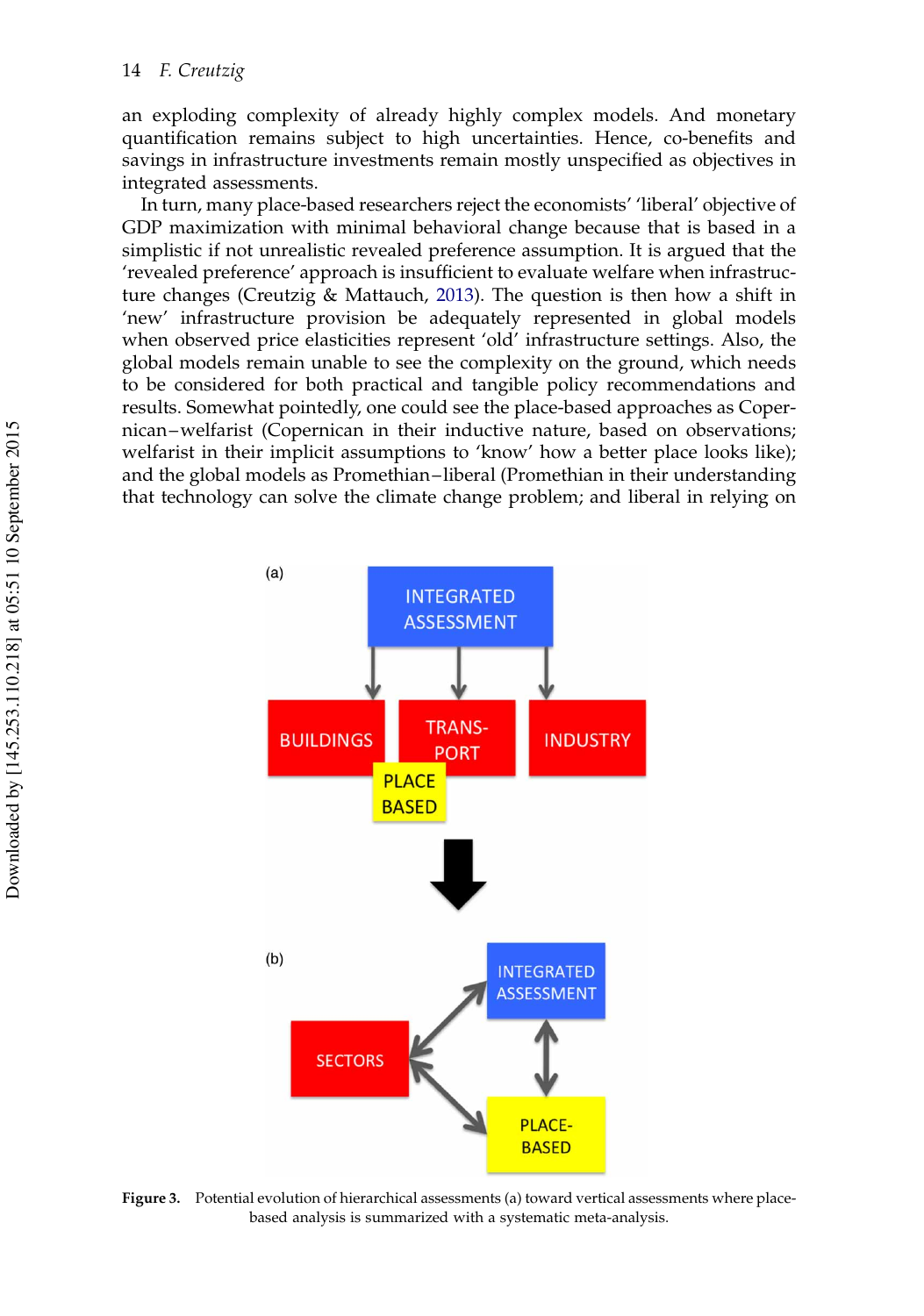unqualified revealed preference approach). While many specific studies keep aspects of both extreme positions, it is useful to see these two divergent normative views underlying research. These views are rarely voiced, but they clearly underlie the few existing cross-community discussions, and cannot easily be solved. From this perspective of normatively diverging communities it follows that real collaboration on equal-par might be very difficult to achieve. Hence, an alternative, or perhaps complement, to attempted convergence and collaboration [\(Figure 2](#page-11-0)) could be a modular approach, where each community fosters its own assessment. That would correspond to the already available IPCC analysis of the IAM and technology models; and a systematic meta-analysis of place-based results, resulting in a typology of place-based solution strategies, that would be positioned at an equal level to the global modeling approaches [\(Figure 3](#page-13-0)).

### Conclusion

The following conclusions emerge from the results and the discussion. First, at least three different epistemic communities investigate low-carbon transport futures from different perspectives. While scenarios and results are broadly consistent between these communities, each focuses on a different decomposition factor: the integrated assessment modelers favor fuel shifts, the transport-sector modelers have a high resolution on technological efficiency, and the place-based research focuses on demand-side solutions. A formal bibliometric analysis could further scrutinize these findings.

Second, the results from the place-based research point to idiosyncratic placebased solutions that can, if at all, be only very generically captured in global equilibrium models. That raises the important question whether global models display a bias in their solution space by representing the accumulated impact of local solution strategies by generic price elasticities or modal shift functions. The preliminary analysis of Box 1 suggests that the combination of fuel pricing, urban planning, and public transport and bicycle infrastructure provision could reduce urban emissions by 20–50% and help to mitigate climate change more than that assumed in many global models. Additionally, these idiosyncratic behavioral and infrastructure solutions often co-align with a broader objective function ('co-benefits', [Figure 1](#page-9-0)(a)) that requires further analysis by specifying appropriate counterfactual scenarios. Bridging the gap between globally aggregate metrics and locally idiosyncratic but utterly important effects emerges as a key challenge in transport climate mitigation studies, similar to other sustainability challenges.

Third, the discussion reveals that a more horizontally structured assessment design, based on the identification of distinct communities, could elucidate diverging results, help identifying gaps, and ultimately improve allocating resources into modeling efforts to close these gaps. Specifying analytical frameworks and normative assumptions remains a crucial task for scientific modelers to enable a lucid communication at the science –policy interface.

#### Disclosure Statement

No potential conflict of interest was reported by the author.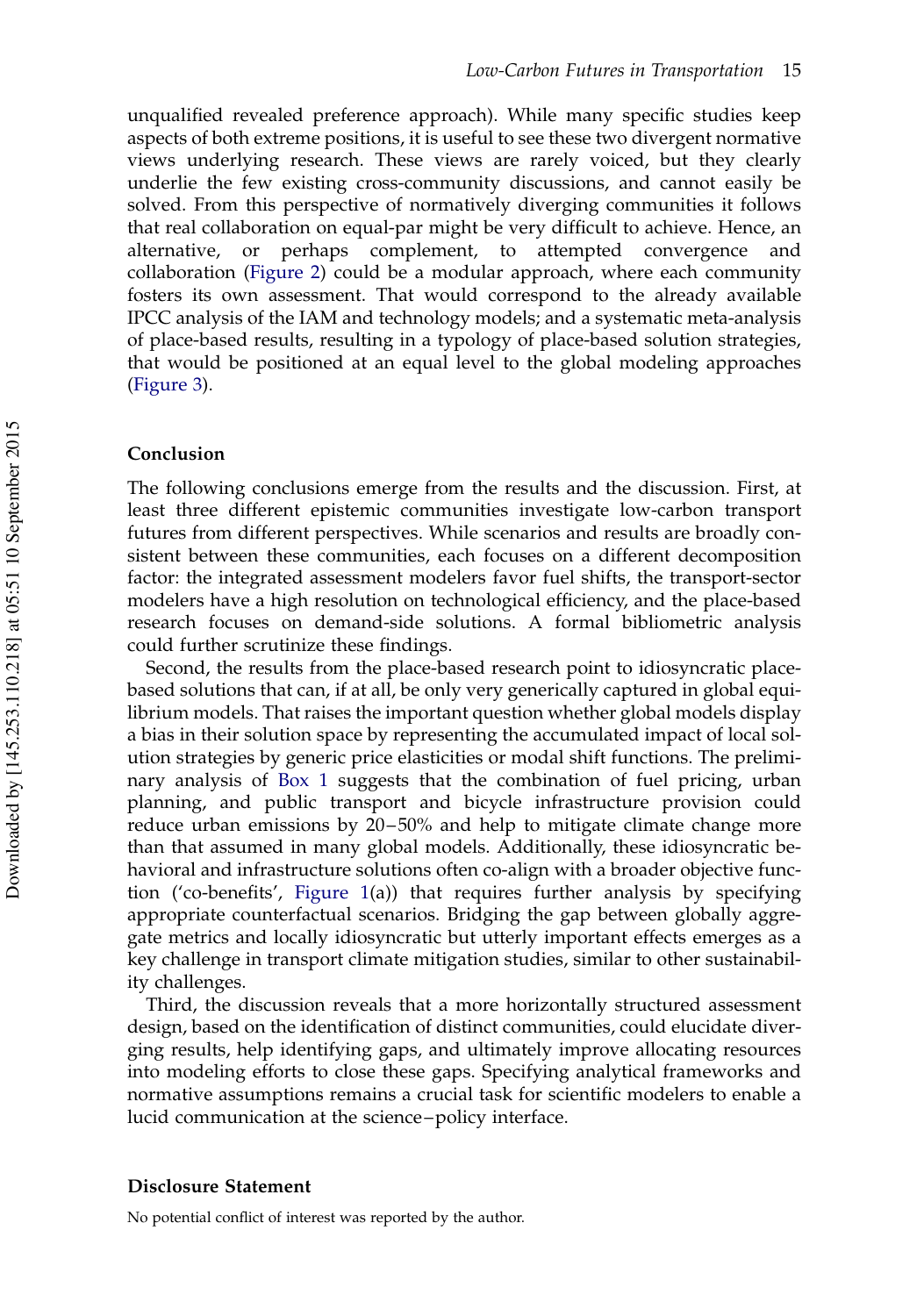#### <span id="page-15-0"></span>Notes

- 1. the so-called autonomous energy efficiency improvement.
- 2. These models typically assume some price of carbon, by this making gasoline and diesel comparatively unattractive independent of oil resource availability.
- 3. In the IEA scenario, emissions are growing by about 100% from 2005 until 2050 in the baseline scenario. A 57% reduction in emissions in 2050 from 2050 baseline hence corresponds to 14% reduction in emissions from 2005 emission levels.
- 4. Population density is only correlated but causally only weakly connected to transport GHG emissions. While Newman and Kenworthy [\(1989](#page-17-0)) see population density as a major factor explaining transport energy use, Mindali, Raveh, and Salomon [\(2004](#page-17-0)) reveal that urban population density loses explanatory power if other variables such as per capita car km are included. Specific metrics, such as job density, remain statistically important. Ewing and Cervero ([2010\)](#page-16-0) indicate that more specific urban design metrics explain the proxy effect of population density. Urban economics help to understand that the high correlation between higher population density, less car travel, and more public transport is jointly driven by higher relative fuel prices (Creutzig, 2014).
- 5. The economic downturn even led to a reduction in per capita car travel in countries like the USA. But the saturation started well before the economic downturn, possibly caused by saturating car ownerships in households and the natural limits of suburbanization and exurbanization: further distance for commuting becomes prohibited by travel time costs.
- 6. A good example of policy testing the 2050 Pathway calculator of the UK ([https://www.gov.uk/](http://www.gov.uk/2050-pathways-analysis) [2050-pathways-analysis](http://www.gov.uk/2050-pathways-analysis)) that enables an immediate visual check of outcomes by changing policy assumptions.

#### References

- Anable, J., Brand, C., Tran, M., & Eyre, N. (2012). Modelling transport energy demand: A socio-technical approach. Energy Policy, 41, 125–138.
- Azar, C., Lindgren, K., & Andersson, B. A. (2003). Global energy scenarios meeting stringent CO<sub>2</sub> constraints — cost-effective fuel choices in the transportation sector. Energy Policy, 31(10), 961-976.
- Baiocchi, G., Creutzig, F., Minx, J., & Pichler, P.-P. (2015). A spatial typology of human settlements and their  $CO<sub>2</sub>$  emissions in England. Global Environmental Change, 34, 13–21.
- Barker, T., Pan, H., Köhler, J., Warren, R., & Winne, S. (2006). Decarbonizing the global economy with induced technological change: Scenarios to 2100 using E3MG. The Energy Journal, 37, 241-258.
- Bongardt, D., Creutzig, F., Hüging, H., Sakamoto, K., Bakker, S., Gota, S., & Böhler-Baedeker, S. (2013). Low-carbon land transport: Policy handbook. New York: Routledge.
- Bows, A., Anderson, K., & Mander, S. (2009). Aviation in turbulent times. Technology Analysis & Strategic Management, 21(1), 17–37.
- Brand, C., Tran, M., & Anable, J. (2012). The UK transport carbon model: An integrated life cycle approach to explore low carbon futures. Energy Policy, 41, 107-124.
- Brownstone, D., & Golob, T. F. (2009). The impact of residential density on vehicle usage and energy consumption. Journal of Urban Economics, 65(1), 91–98.
- Cairns, S., Sloman, L., Newson, C., Anable, J., Kirkbride, A., & Goodwin, P. (2008). Smarter choices: Assessing the potential to achieve traffic reduction using "soft measures". Transport Reviews, 28(5), 593– 618.
- Chèze, B., Chevallier, J., & Gastineau, P. (2013). Will technological progress be sufficient to stabilize  $CO<sub>2</sub>$ emissions from air transport in the mid-term? Transportation Research Part D: Transport and Environment, 18, 91-96.
- Clarke, L. (2007). 25. Energy sector evolutions: A scenario perspective from Minicam. Modeling the oil transition: A summary of the proceedings of the DOE/EPA, 147 pp.
- Clarke, L., Jiang, K., Akimoto, K., Babiker, M., Blanford, G., Fisher-Vanden, K., & van Vuuren, D. P. (2014). Assessing transformation pathways. In O. Edenhofer, R. Pichs-Madruga, Y. Sokona, E. Farahani, S. Kadner, K. Seyboth, & J. C. Minx (Eds.), Climate change 2014: Mitigation of climate change. Contribution of working group III to the fifth assessment report of the Intergovernmental Panel on Climate Change (pp. 413–510). Cambridge: Cambridge University Press.
- Creutzig, F. (2014). How fuel prices determine public transport infrastructure, modal shares and urban form. Urban Climate, 10, 63–76.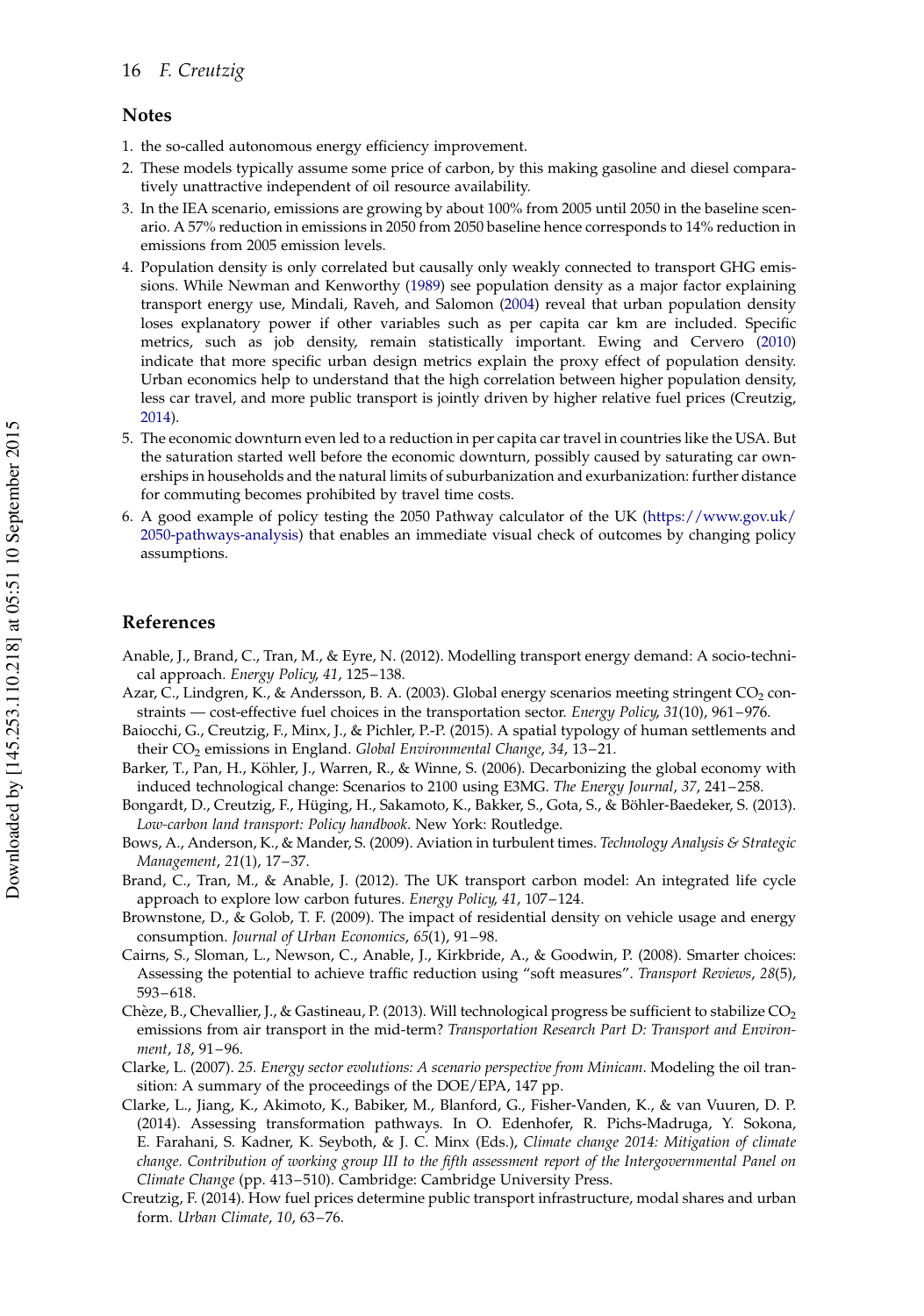- <span id="page-16-0"></span>Creutzig, F., Baiocchi, G., Bierkandt, R., Pichler, P.-P., & Seto, K. C. (2015). Global typology of urban energy use and potentials for an urbanization mitigation wedge. Proceedings of the National Academy of Sciences, 112(20), 6283–6288.
- Creutzig, F., & He, D. (2009). Climate change mitigation and co-benefits of feasible transport demand policies in Beijing. Transportation Research Part D: Transport and Environment, 14, 120–131.
- Creutzig, F., & Kammen, D. M. (2010). Getting the carbon out of transportation fuels. Cambridge University Press. Retrieved from <http://www.user.tu-berlin.de/creutzig/sust.html>
- Creutzig, F., & Mattauch, L. (2013). Book review beyond GDP: Measuring welfare and assessing sustainability, Marc Fleurbaey, Didier Blanchet. Oxford University Press Inc. (2013). Ecological Economics. [doi:10.1016/j.ecolecon.2013.06.006](http://dx.doi.org/10.1016/j.ecolecon.2013.06.006)
- Creutzig, F., McGlynn, E., Minx, J., & Edenhofer, O. (2011). Climate policies for road transport revisited (I): Evaluation of the current framework. Energy Policy, 39(5), 2396–2406. [doi:10.1016/j.enpol.2011.01.](http://dx.doi.org/10.1016/j.enpol.2011.01.062) [062](http://dx.doi.org/10.1016/j.enpol.2011.01.062)
- Creutzig, F., Mühlhoff, R., & Römer, J. (2012). Decarbonizing urban transport in European cities: Four cases show possibly high co-benefits. Environmental Research Letters, 7(4), 044042.
- Cristea, A., Hummels, D., Puzzello, L., & Avetisyan, M. (2013). Trade and the greenhouse gas emissions from international freight transport. Journal of Environmental Economics and Management, 65(1), 153– 173.
- Daly, H. E., Ramea, K., Chiodi, A., Yeh, S., Gargiulo, M., & Gallachóir, B. Ó. (2015). Modal shift of passenger transport in a TIMES model: Application to Ireland and California. In Giannakidis, George and Labriet, Maryse and Ó Gallachóir, Brian and Tosato, GianCarlo (Eds.), Informing Energy and Climate Policies using Energy Systems Models (pp. 279– 291). Amsterdam: Springer International Publishing.
- Echenique, M. H., Hargreaves, A. J., Mitchell, G., & Namdeo, A. (2012). Growing cities sustainably. Journal of the American Planning Association, 78(2), 121–137. [doi:10.1080/01944363.2012.666731](http://dx.doi.org/10.1080/01944363.2012.666731)
- Edenhofer O., Pichs-Madruga, R., Sokona, Y., Kadner, S., Minx, J. C., Brunner, S., ... Zwickel, T. (2014). Technical summary. In O. Edenhofer, R. Pichs-Madruga, Y. Sokona, E. Farahani, S. Kadner, K. Seyboth, ... J. C. Minx (Eds.), Climate change 2014: Mitigation of climate change. Contribution of working group III to the fifth assessment report of the intergovernmental panel on climate change (pp. 33– 107). Cambridge: Cambridge University Press.
- Eliasson, J. (2008). Lessons from the Stockholm congestion charging trial. Transport Policy, 15(6), 395 404. [doi:10.1016/j.tranpol.2008.12.004](http://dx.doi.org/10.1016/j.tranpol.2008.12.004)
- Ewing, R. (2007). Growing cooler: The evidence on urban development and climate change. Chicago, IL: Urban Land Institute.
- Ewing, R., & Cervero, R. (2010). Travel and the built environment a meta-analysis. Journal of the American Planning Association, 76(3), 265– 294.
- Figueroa, M., Lah, O., Fulton, L. M., McKinnon, A., & Tiwari, G. (2014). Energy for transport. Annual Review of Environment and Resources, 39(1), 295– 325.
- Fischedick, M., Schaeffer, R., Adedoyin, A., Akai, M., Bruckner, T., Clarke, L., & Savolainen, I. (2011). Mitigation potential and costs. In O. Edenhofer, R. Pichs-Madruga, Y. Sokona, & K. Seyboth (Eds.), IPCC Special Report on Renewable Energie Sources and Climate Change Mitigation (SRREN) (pp. 511 – 597). Cambridge: Cambridge University Press.
- Fulton, L., Lah, O., & Cuenot, F. (2013). Transport pathways for light duty vehicles: Towards a 2 Scenario. Sustainability, 5(5), 1863–1874.
- Girod, B., van Vuuren, D. P., & de Vries, B. (2013). Influence of travel behavior on global  $CO_2$  emissions. Transportation Research Part A: Policy and Practice, 50, 183– 197.
- Goetzke, F., & Rave, T. (2011). Bicycle use in Germany: Explaining differences between municipalities with social network effects. Urban Studies, 48(2), 427-437.
- Goodwin, P., & Van Dender, K. (2013). "Peak car" themes and issues. Transport Reviews, 33(3), 243– 254.

Grahn, M., Azar, C., Williander, M., Anderson, J. E., Mueller, S. A., & Wallington, T. J. (2009). Fuel and vehicle technology choices for passenger vehicles in achieving stringent  $CO<sub>2</sub>$  targets: Connections between transportation and other energy sectors. Environmental Science & Technology, 43(9), 3365–3371. International Energy Agency. (2009). Transport, energy and  $CO<sub>2</sub>$ : Moving towards sustainability. OECD.

- International Energy Agency. (2011). World energy outlook 2011. Paris: International Energy Agency (IEA), OECD.
- International Energy Agency. (2012). World energy outlook 2012. International Energy Agency (IEA), OECD. Retrieved from [www.iea.org](http://www.iea.org)
- International Energy Agency. (2013). Policy pathways: A tale of renewed cities. Paris: Author.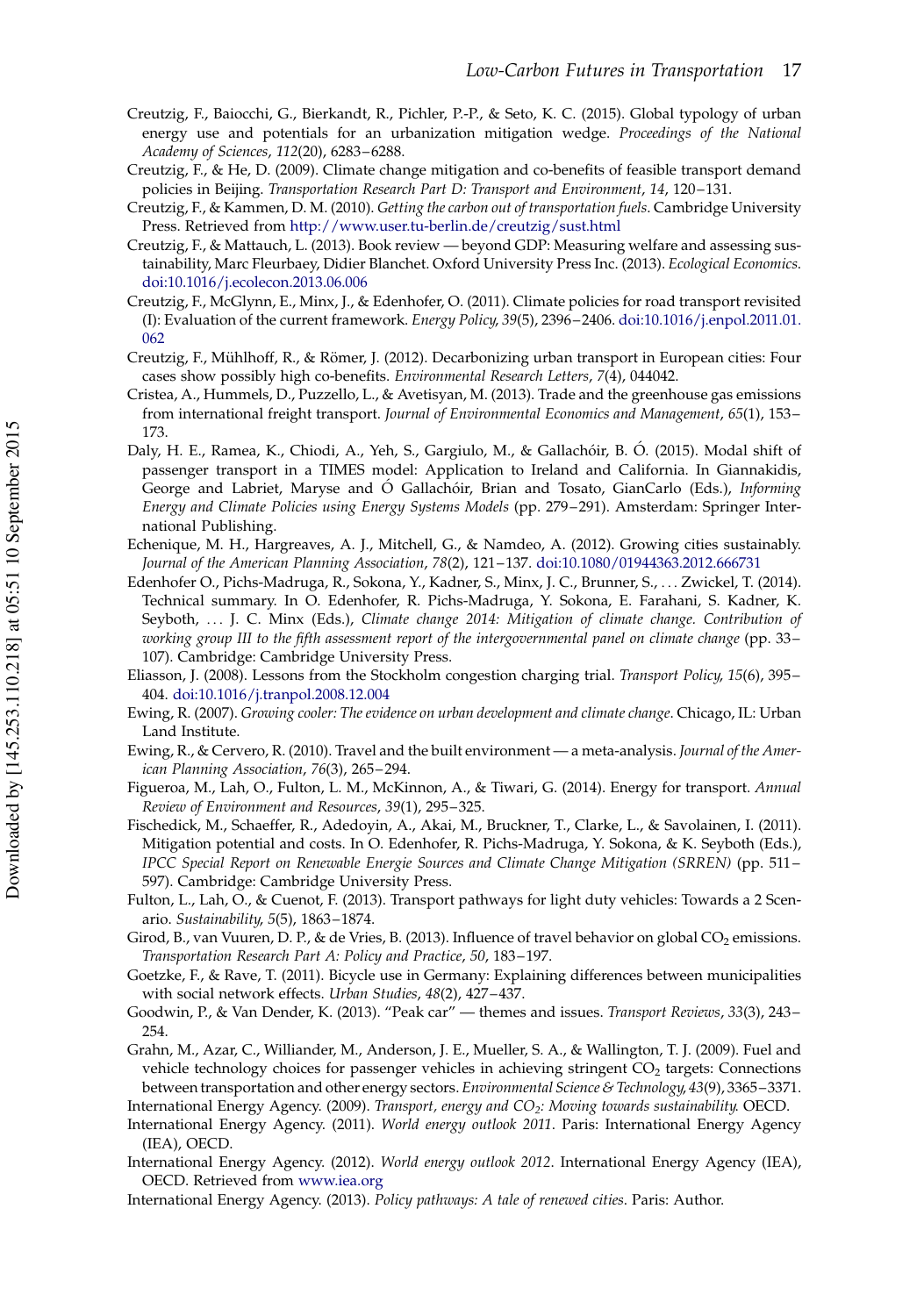- <span id="page-17-0"></span>Kahn Ribeiro, S., Figueroa, M. J., Creutzig, F., Kobayashi, S., Dubeux, C., & Hupe, J. (2012). Energy enduse: Transportation. In The global energy assessment: Toward a more sustainable future (93 pp.). Laxenburg: IIASA.
- Kenworthy, J. (2014). Total daily mobility patterns and their policy implications for forty-three global cities in 1995 and 2005. World Transport Policy & Practice, 20(1),  $41-55$ .
- Kim, S. H., Edmonds, J., Lurz, J., Smith, S. J., & Wise, M. (2006). The ObjECTS framework for integrated assessment: Hybrid modeling of transportation. The Energy Journal, (Special Issue# 2), 63–92.
- Lefèvre, B. (2009). Long-term energy consumptions of urban transportation: A prospective simulation of "transport–land uses" policies in Bangalore. Energy Policy, 37, 940– 953. [doi:10.1016/j.enpol.2008.](http://dx.doi.org/10.1016/j.enpol.2008.10.036) [10.036](http://dx.doi.org/10.1016/j.enpol.2008.10.036)
- Lefèvre, B. (2010). Urban transport energy consumption: Determinants and strategies for its reduction. An analysis of the literature. SAPI EN. S. Surveys and Perspectives Integrating Environment and Society, 2(3).
- Luderer, G., Bosetti, V., Jakob, M., Leimbach, M., Steckel, J. C., Waisman, H., & Edenhofer, O. (2012). The economics of decarbonizing the energy system — results and insights from the RECIPE model intercomparison. Climatic Change, 114(1), 9–37.
- Luderer, G., Pietzcker, R. C., Kriegler, E., Haller, M., & Bauer, N. (2012). Asia's role in mitigating climate change: A technology and sector specific analysis with ReMIND-R. Energy Economics, 34, S378–S390.
- Marshall, J. D. (2008). Energy-efficient urban form. Environmental Science & Technology, 42(9), 3133-3137.
- Mattauch, L., Ridgway, M., & Creutzig, F. (in press). Happy or liberal? Making sense of behavior in transport policy design. Transport Research Part D: Transport and Environment.
- McCollum, D., & Yang, C. (2009). Achieving deep reductions in US transport greenhouse gas emissions: Scenario analysis and policy implications. Energy Policy, 37(12), 5580–5596.
- Metz, D. (2013). Peak car and beyond: The fourth era of travel. Transport Reviews, 33(3), 255 –270. [doi:10.](http://dx.doi.org/10.1080/01441647.2013.800615) [1080/01441647.2013.800615](http://dx.doi.org/10.1080/01441647.2013.800615)
- Millard-Ball, A., & Schipper, L. (2011). Are we reaching peak travel? Trends in passenger transport in eight industrialized countries. Transport Reviews, 31(3), 357– 378. [doi:10.1080/01441647.2010.](http://dx.doi.org/10.1080/01441647.2010.518291) [518291](http://dx.doi.org/10.1080/01441647.2010.518291)
- Mindali, O., Raveh, A., & Salomon, I. (2004). Urban density and energy consumption: A new look at old statistics. Transportation Research Part A: Policy and Practice, 38(2), 143–162.
- Newman, P., & Kenworthy, J. (1989). Gasoline consumption and cities: A comparison of U. S. cities with a global survey. Journal of the American Planning Association, 55(1), 24-37.
- Newman, P., & Kenworthy, J. (1999). Sustainability and cities. Washington, DC: Island Press.
- Newman, P., Kenworthy, J., & Glazebrook, G. (2013). Peak car use and the rise of global rail: Why this is happening and what it means for large and small cities. Journal of Transportation Technologies, 3(4), 272– 287.
- Peeters, P., & Dubois, G. (2010). Tourism travel under climate change mitigation constraints. Journal of Transport Geography, 18(3), 447–457.
- Pietzcker, R., Longden, T., Chen, W., Fu, S., Kriegler, E., Kyle, P., & Luderer, G. (2014). Long-term transport energy demand and climate policy: Alternative visions on transport decarbonization in energy economy models. Energy, 64, 95-108.
- Pye, S., Usher, W., & Strachan, N. (2014). The uncertain but critical role of demand reduction in meeting long-term energy decarbonisation targets. Energy Policy, 73, 575–586.
- Salon, D., Boarnet, M. G., Handy, S., Spears, S., & Tal, G. (2012). How do local actions affect VMT? A critical review of the empirical evidence. Transportation Research Part D: Transport and Environment, 17(7), 495 –508. [doi:10.1016/j.trd.2012.05.006](http://dx.doi.org/10.1016/j.trd.2012.05.006)
- Schafer, A. (1998). The global demand for motorized mobility. Transportation Research Part A: Policy and Practice, 32(6), 455–477.
- Schäfer, A. (2012). Introducing behavioral change in transportation into energy/economy/environment models (No. 6234). Washington, DC: World Bank. Retrieved from [https://openknowledge.worldbank.com/](http://openknowledge.worldbank.com/handle/10986/12085) [handle/10986/12085](http://openknowledge.worldbank.com/handle/10986/12085)
- Schäfer, A., Heywood, J. B., Jacoby, H. D., & Waitz, I. (2009). Transportation in a climate-constrained world. Cambridge: MIT Press.
- Schipper, L., Marie-Lilliu, C., & Gorham, R. (2000). Flexing the link between transport and greenhouse gas emissions. Paris: International Energy Agency.
- Sgouridis, S., Bonnefoy, P. A., & Hansman, R. J. (2011). Air transportation in a carbon constrained world: Long-term dynamics of policies and strategies for mitigating the carbon footprint of commercial aviation. Transportation Research Part A: Policy and Practice, 45(10), 1077– 1091.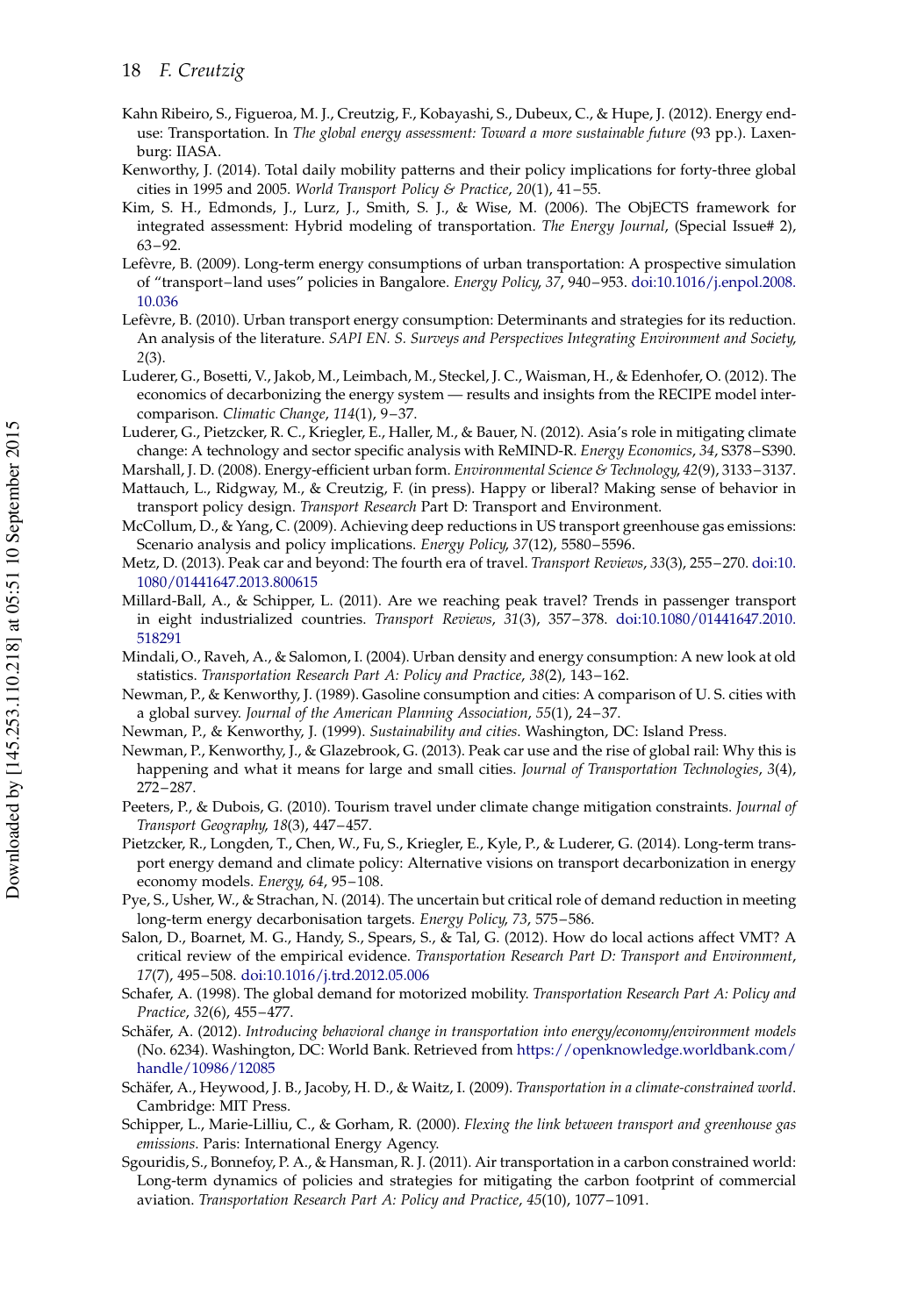- <span id="page-18-0"></span>Sims, R., Schaeffer, R., Creutzig, F., Cruz-Núñez, X., D'Agosto, M., Dimitriu, D., & Tiwari, G. (2014). Transport. In O. Edenhofer, R. Pichs-Madruga, Y. Sokona, E. Farahani, S. Kadner, K. Seyboth, & J. C. Minx (Eds.), Climate change 2014: Mitigation of climate change. Contribution of working group III to the fifth assessment report of the Intergovernmental Panel on Climate Change (pp. 599–670). Cambridge: Cambridge University Press.
- TFL. (2007). Annual report 2007. Transport for London. Retrieved from <http://www.tfl.gov.uk/tfl>
- Viguié, V., & Hallegatte, S. (2012). Trade-offs and synergies in urban climate policies. Nature Climate Change, 2(5), 334–337. [doi:10.1038/nclimate1434](http://dx.doi.org/10.1038/nclimate1434)
- Waisman, H.-D., Guivarch, C., & Lecocq, F. (2013). The transportation sector and low-carbon growth pathways: Modelling urban, infrastructure, and spatial determinants of mobility. Climate Policy, 13(Sup01), 106–129.
- Woodcock, J., Edwards, P., Tonne, C., Armstrong, B. G., Ashiru, O., Banister, D., & Roberts, I. (2009). Public health benefits of strategies to reduce greenhouse-gas emissions: Urban land transport. The Lancet, 374(9705), 1930– 1943.
- Yang, C., McCollum, D., McCarthy, R., & Leighty, W. (2009). Meeting an 80% reduction in greenhouse gas emissions from transportation by 2050: A case study in California. Transportation Research Part D: Transport and Environment, 14(3), 147–156.



## Appendix. Author statistics of the different communities